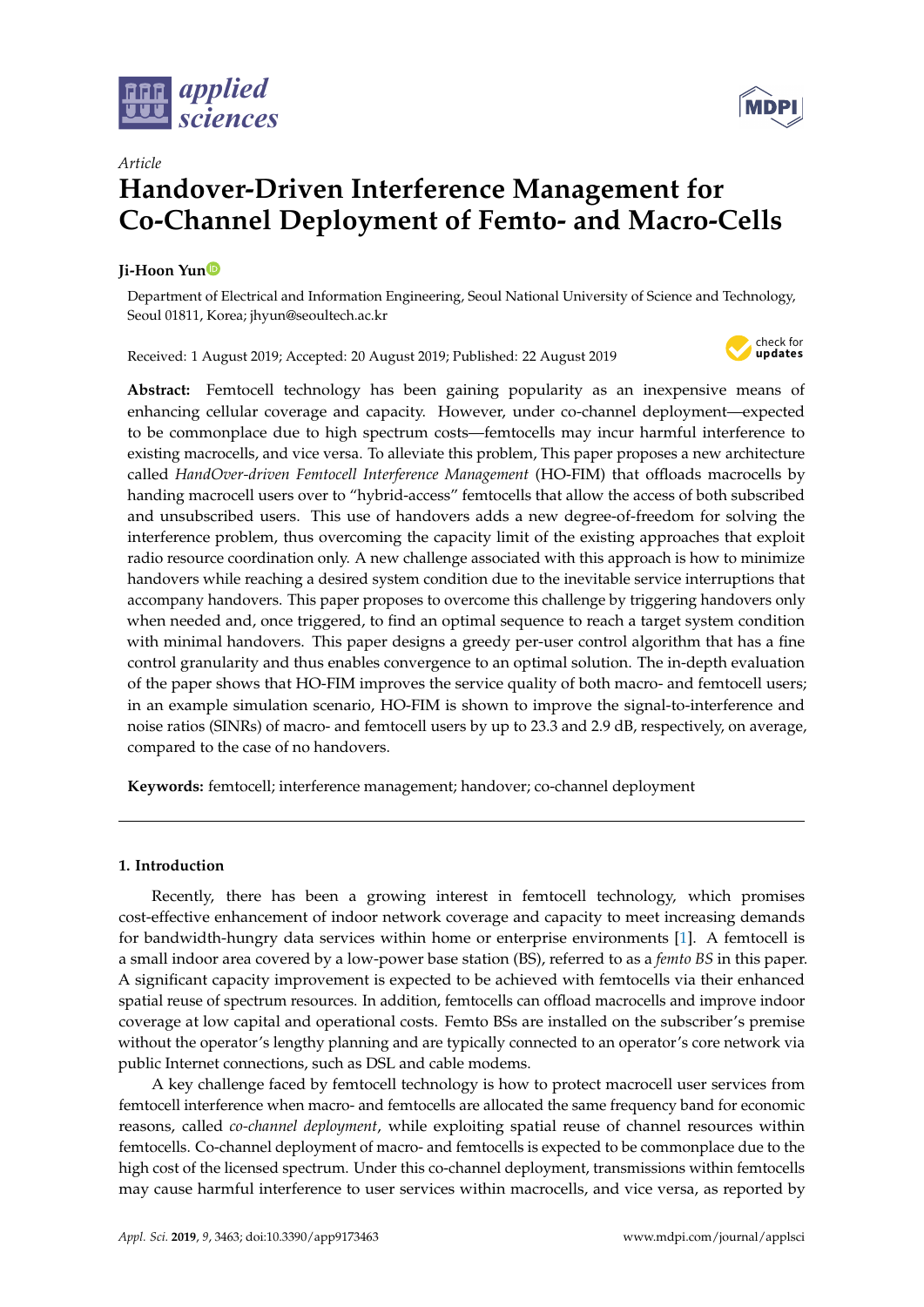many researchers [\[2\]](#page-18-1). The resultant performance degradation has become a major obstacle to market penetration of the femtocell technology, since the deteriorated service to existing users will increase the churn rate.

There have been many proposals to resolve the femtocell interference problem based mostly on radio resource coordination between macro- and femtocells, but their achievable capacity is limited. To overcome the capacity limit of existing approaches by adding a degree-of-freedom (DoF) when solving the interference problem, a new solution architecture called *HandOver-driven Femtocell Interference Management* (HO-FIM) is proposed. HO-FIM mitigates the interference problem and offloads the overall heterogeneous networks by exploiting handovers between macrocells and hybrid-access femtocells based on the users' measurement reports. A new challenge associated with this approach is how to minimize the number of triggered handovers and suppress ping-pong handovers while reaching a desired system condition, since handovers accompany inevitable interruptions of ongoing user services being handed over. This paper proposes to meet this challenge by triggering handovers only when absolutely needed and, once triggered, to find an optimal handover sequence to reach a target system condition with minimal handovers. HO-FIM accompanies a greedy per-user control algorithm which has a fine control granularity and thus enables convergence to an optimal solution. HO-FIM is composed of the following three interacting controllers:

- *Master controller*: Makes decisions on whether to activate/deactivate the handover controller based on the current status of radio resource usage;
- *Handover controller*: Determines a sequence of handovers to be made to reach a target system condition with minimal handovers while avoiding ping-pong handovers;
- *Radio resource controller*: Handles intra-cell scheduling of frequency, time and power resources to meet users' target service levels.

The approach of HO-FIM is also applicable to the general concept of *heterogeneous networks* (HetNets) that represents cellular deployments with heterogeneous types of cells of different sizes and overlapping coverage areas including femto and small (hotzone) cells.

The evaluation results show that HO-FIM improves the performance of both macro- and femtocell users under various environmental settings. In an example scenario with 30 macrocell users and 50 femtocell users within a macrocell, more than 90% of macrocell users achieved higher signal-to-interference and noise ratios (SINRs) by 23.3 dB on average than in a case without using handovers; the entire cohort of femtocell users achieved 2.9 dB higher SINRs.

The rest of this paper is organized as follows. Sections [2](#page-1-0) and [3](#page-4-0) describe the motivation of this work and the system model, respectively. Section [4](#page-5-0) presents the HO-FIM architecture, and Section [5](#page-8-0) describes the control algorithm. Section [6](#page-12-0) evaluates the HO-FIM architecture using detailed simulations, and Section [7](#page-17-0) concludes the paper.

#### <span id="page-1-0"></span>**2. Motivation**

The use of handovers for interference mitigation is first advocated. Then, the requirements of a new interference management architecture is discussed and the limitations in applying existing techniques to femtocell networks is identified.

#### *2.1. Why Handover for Interference Mitigation?*

A main challenge associated with femtocell technology is how to protect macrocell user services against femtocell users' interference when macro- and femtocells use the same frequency band, while exploiting high spatial reuse of spectrum resources within each femtocell. Due to the high cost of the licensed spectrum, operators may wish to allocate both macro- and femtocells the same frequency channel, called *co-channel deployment*. Under this co-channel deployment, however, transmissions of femtocell users (those being served by femtocells) may cause interference to the ongoing transmissions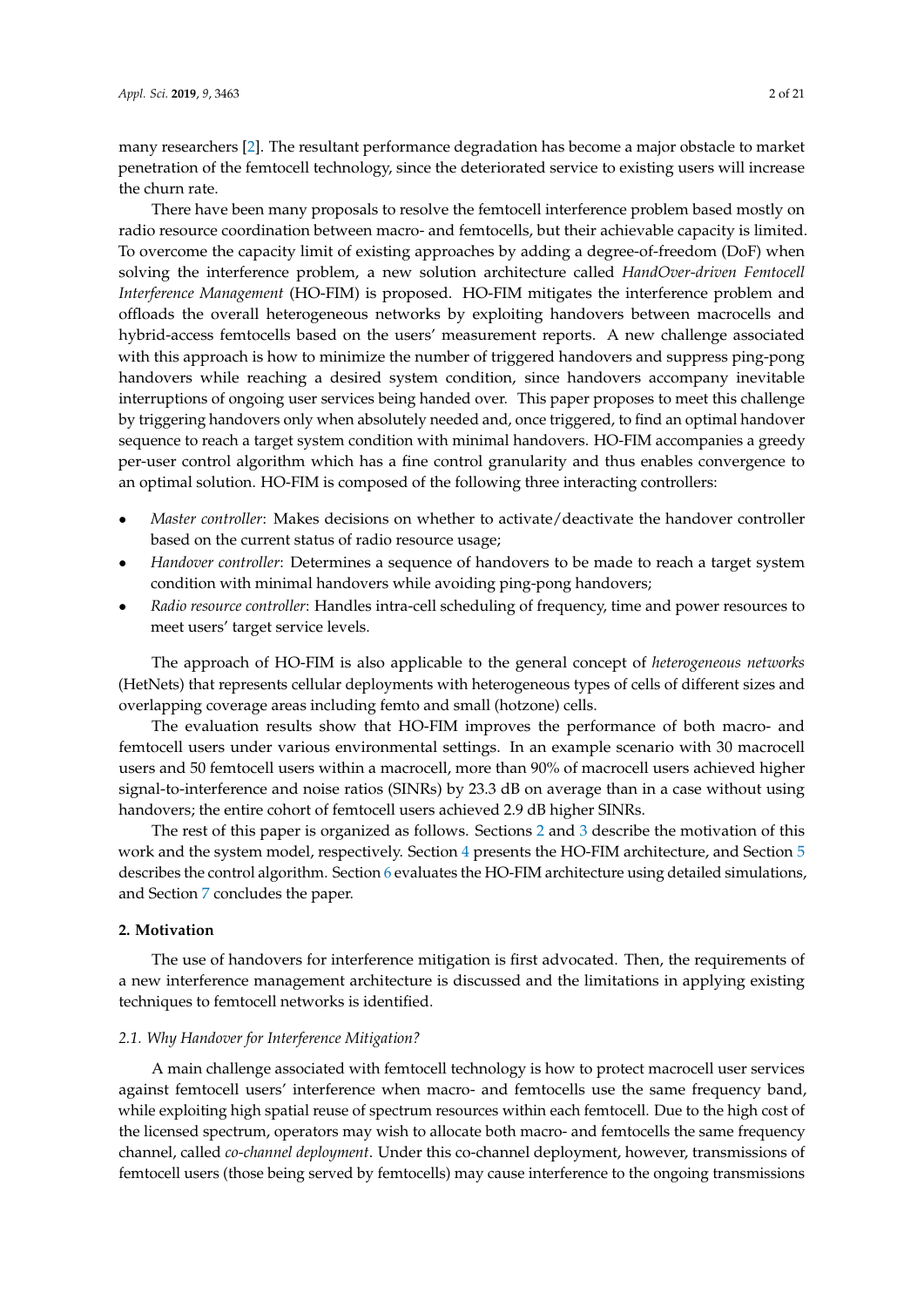of macrocell users (those being served by macrocells), and vice versa, in both downlink (DL) and uplink (UL) communications.

As briefly reviewed below in this section, there have been numerous research efforts to tackle this problem based on radio resource coordination; these approaches can be classified into orthogonal *resource block* (RB) assignment (a resource block (RB) is a group of subcarriers and also the minimum scheduling granule in OFDMA systems; for example, in 3GPP Long-Term Evolution (LTE), 12 contiguous subcarriers compose an RB (5 RBs in a 900 kHz band)), power control or combinations thereof. Figure [1](#page-2-0) compares the achieved DL SINR of a macrocell user under different approaches, showing that radio resource coordination can mitigate the interference problem to some degree. As a macrocell user passes by a femto BS located 300 m away, his SINR gets deteriorated considerably. To protect the nearby macrocell users' communications, the femto BS can reduce its transmitting power (power control) or use a different RB from that allocated to the macrocell user (orthogonal RB assignment). However, both approaches, if operated dynamically, require the detailed (e.g., per-RB) and real-time information of the macrocell's resource usage, and, moreover, their achievable gain is limited.

<span id="page-2-0"></span>

**Figure 1.** Achieved downlink (DL) signal-to-interference and noise ratio (SINR) of a macrocell user for different solutions in a three-tier hexagonal cellular network with cells of radius 500 m. Macro base stations (BSs) transmit with 10 W power while a femto BS at 300 m uses 0.1 W power.

Another solution that can be combined with radio resource coordination is to hand the macrocell user over to the interfering femtocell if the femtocell has spare resources to serve the user. Figure [1](#page-2-0) shows that the handover approach can not only mitigate the interference problem but also improve the achievable capacity significantly. The performance gain of the handover approach comes from: (1) reduced interference (due to reduced path losses and enabled coordination within the same serving cell); and (2) load-balancing, as explained next. A macrocell user may experience high DL interference from, and produce high UL interference to, a nearby femtocell. If the macrocell user is handed over to the femtocell, he may experience reduced loss of paths to his serving cell (i.e., the femtocell), thus achieving a better SINR with the same radio resources or a target SINR with less radio resources. Moreover, both macro- and femtocell users—previously interfered with by each other—will be served by the same femtocell with their interference coordination enabled. In many cases, femtocells are also likely to be less loaded than macrocells, as they typically serve fewer users. Thus, a macrocell user, if handed over to a femtocell, will likely be allocated more radio resources. However, the standard handover decisions based on the strongest signal power are not suitable for realizing the above benefits, since, due to the overlaid cell deployment, a macrocell's signal strength could still be strong within a femtocell's coverage area. Therefore, the handover-based approach requires a new method of making handover decisions, tailored to femtocell networks. It should determine which user should be handed over to which femtocell and when.

Handovers from macrocells to femtocells may not always be supported due to the different access modes of target femtocells:

• *Open Subscriber Group* (OSG) femtocells, where all users are allowed to connect;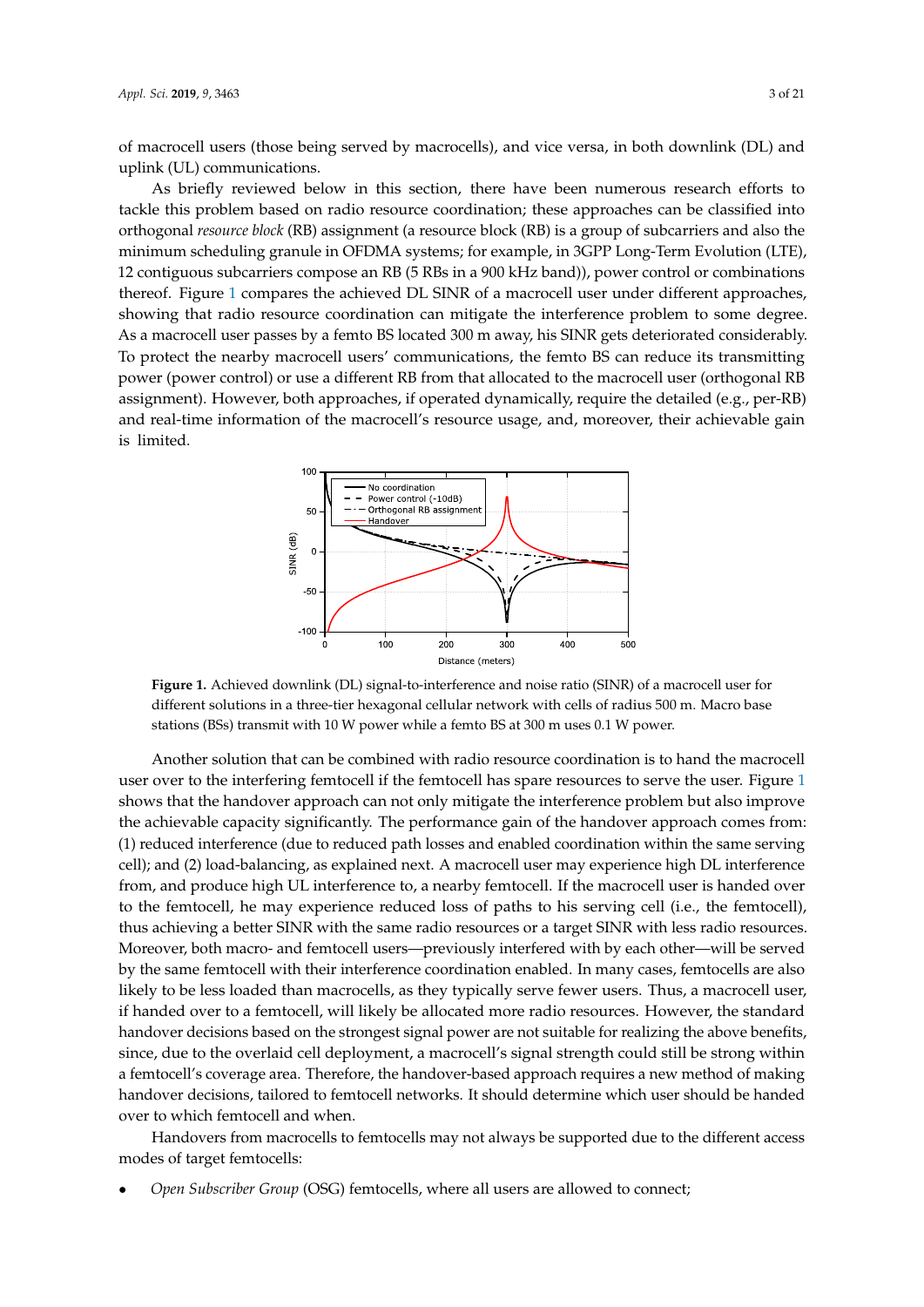- *Closed Subscriber Group* (CSG) femtocells, where only subscribed users are allowed to establish connections; and
- *Hybrid-access* femtocells: Unsubscribed users are allowed to access if there are idle/spare resources.

In general, a femtocell can support only a small number of concurrent sessions (e.g., eight or eight data sessions) due to its limited processing power. Thus, private femtocells are likely to operate in the CSG mode, although OSG mode may provide a higher capacity if interference is mitigated. Therefore, a hybrid of the two access modes may maximize capacity while preserving the privileged access of subscribed users. Thus, the use of hybrid access for all femtocells is assumed.

#### *2.2. Requirements of a New Architecture*

Due to the use of handovers and other salient features of femtocells, the following requirements have to be considered when designing a handover-based interference management architecture.

- *Minimization of handovers:* Current OFDMA-based cellular systems (e.g., 3GPP LTE and 5G NR) support hard handovers only. Thus, a user's handover accompanies a temporary interruption of his ongoing voice or data service as well as a signaling overhead. To minimize users' performance degradation, handovers should be triggered only when service deterioration for users would otherwise be inevitable or if a significant reduction of the interference to macro- and femtocell users is expected. Moreover, any solution algorithm should be able to reach a desired system condition with the minimum number of handovers. Ping-pong handovers must be avoided as well.
- *Low computation complexity:* This is an important design requirement due to the expected large number of users to be supported by a single BS in forthcoming cellular networks (resulting from the increased bandwidth) and multiple femtocells to be deployed within a macrocell. The Next Generation Mobile Networks (NGMN), an alliance of cellular operators, specifies that a 5G network should support up to 150 thousand concurrent user sessions per square kilometer [\[3\]](#page-18-2). To meet such a high connection density, the number of femtocells to be installed within a macrocell coverage area could be up to several thousands in the future. Consequently, the search space of a handover-decision algorithm will be widened significantly.
- *No special hardware:* For cost-efficiency, femto BSs and user devices should not be required to have special hardware.

# *2.3. Limitations of Existing Techniques*

There is a rich body of research that has attempted to resolve the femtocell interference problem based on radio resource (power, frequency, and time) management. Ma et al. [\[4\]](#page-18-3) proposed a hybrid overlay and underlay spectrum access mechanism and solved a subchannel allocation problem as a coalition formation game among femtocell users. Yun et al. [\[5\]](#page-18-4) proposed an asynchronous coordination scheme of co-channel femtocells based on delayed signaling and asynchronous update behavior and derived the condition of configuration parameters that guarantees convergence to a global optimum. DACA [\[6\]](#page-18-5) is an intra- and inter-cell resource coordination framework associated with control algorithms for full-duplex heterogeneous cellular networks.

Recently, there have been an increasing number of proposals exploiting hybrid-access femtocells. AbdelNabi et al. [\[7\]](#page-18-6) analyzed the performance of hybrid access schemes in the perspective of MIMO array configurations. Kim et al. [\[8\]](#page-18-7) proposed a scheme to jointly optimize the ratio of dedicated resources for femtocells in open and hybrid-access femtocells. Zhang et al. [\[9\]](#page-19-0) proposed a spectrum allocation method for hybrid-access femtocells where a macro BS allocates a portion of subchannels to femtocells with which each femtocell guarantees the throughput of served macrocell users. Deng et al. [\[10\]](#page-19-1) proposed a similar framework and designed an auction-based algorithm where each femtocell receives additional macro users as bidders while the macro BS acts as the auctioneer. Thakur et al. [\[11\]](#page-19-2) developed a QoS-aware cell selection scheme that assigns mobile users to femtocells,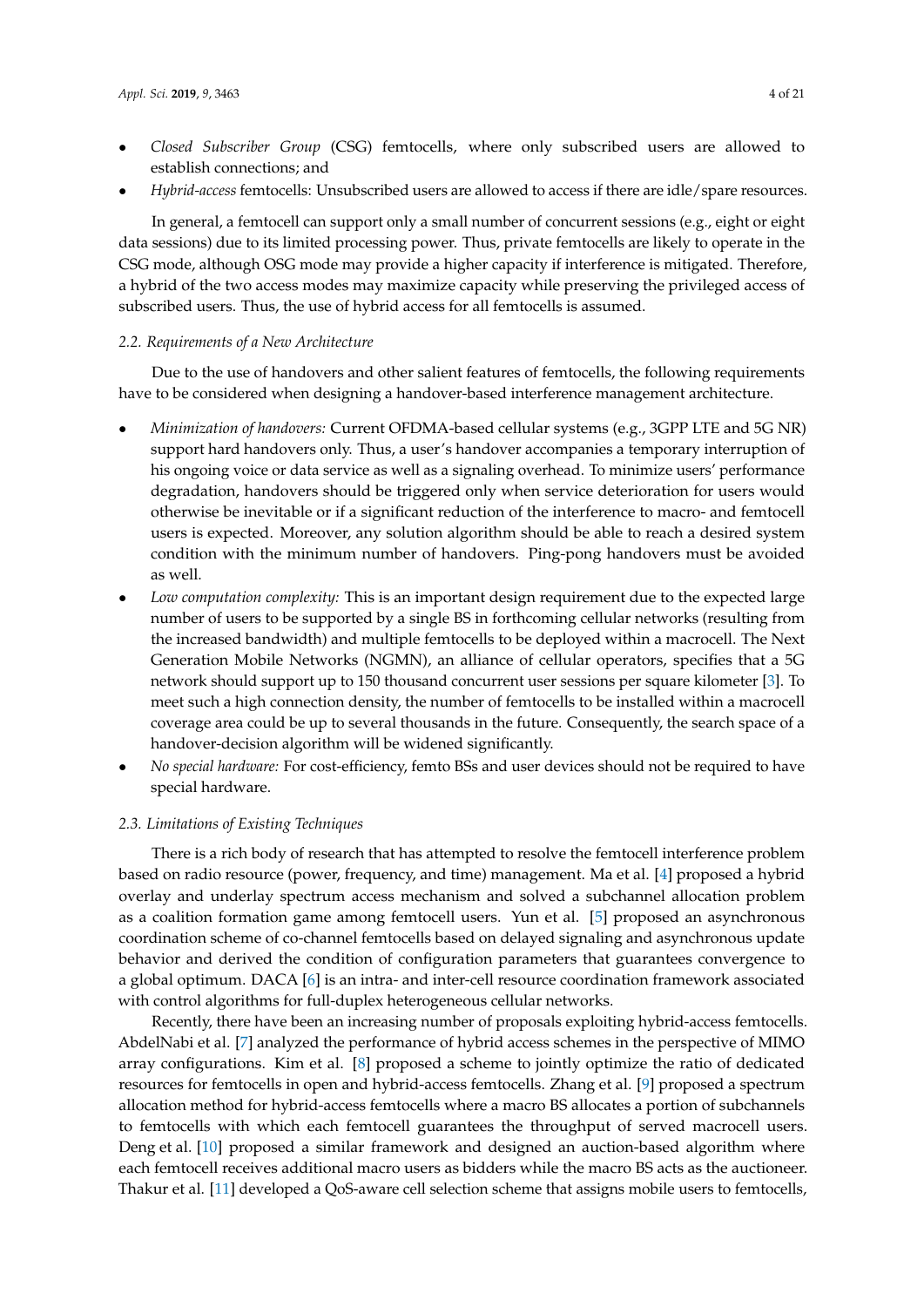incorporating the energy consumption of backhaul links. Game-theoretic incentive frameworks to motivate femtocells to adopt a hybrid access policy by pricing accessed macrocell users' resource usages were proposed in [\[12](#page-19-3)[,13\]](#page-19-4). However, most studies focused on intra-cell resource management combined with BS assignment, and none considered the optimality and convergence of dynamic handover management.

Some research works focused on the cell selection problem (also known as the BS assignment problem) that is used to find optimal pairs of users and serving cells. The system energy efficiency of small cell networks was considered for cell selection in [\[14](#page-19-5)[,15\]](#page-19-6). There are numerous proposals to solve the problem in general cellular networks. Yates and Huang [\[16\]](#page-19-7) proposed synchronous and asynchronous distributed algorithms that find the optimal power vector and BS assignment. Lee et al. [\[17\]](#page-19-8) developed a pricing-based BS assignment algorithm considering the congestion level of BSs. The use of iterative algorithms based on linear programming (LP) to solve the BS assignment problem was presented in [\[18\]](#page-19-9). Alorainy and Hossain [\[19\]](#page-19-10) considered a coordinated multipoint dynamic cell selection problem. However, they all focused on the optimality of resultant BS assignments only, and none of them considered the handover overhead. Some heuristic approaches that consider the handover overhead exist, but they do not guarantee the optimality [\[20\]](#page-19-11).

*Range extension*, which expands the handover ranges of overlaid cells [\[21\]](#page-19-12), was discussed in 3GPP as a solution to address the interference problem. The use of cell ranges for distributing users is advantageous in that it can be implemented within a conventional cell-selection framework of existing cellular systems without modifying user devices or an air interface. To fully realize the benefit of the range extension, vendors need an algorithm to control the handover ranges. There has been a notable attempt at optimal range control for hybrid-access femtocells. ARCHoN [\[22\]](#page-19-13) allocates radio resources (frequency, time, and power) and distributes/assigns users among overlapping cells by controlling hotzone cell ranges such that the overall DL and UL loads of a HetNet are minimized while per-user rate constraints are met. The proposed scheme of this paper outperforms ARCHoN due to its finer control granularity (as compared in the evaluation section).

# <span id="page-4-0"></span>**3. System Model**

This section describes the network architecture under consideration, including the implementation details of the user measurement. The typical handover procedure that is assumed in this paper is described as well.

### *3.1. Network Architecture*

A typical two-tier femtocell network architecture where femtocells are overlaid on a macrocell is considered. The number of macrocell users and that of femtocells are denoted by *M* and *F*, respectively. The macrocell and the set of femtocells  $\mathcal{F} = \{1, \ldots, F\}$  use an identical frequency band. Cell *i* operates under the control of BS *i*. Macro and femto BSs are assumed to use identical OFDMA technology. The set of users  $U = \{1, \ldots, N\}$  is divided into the set  $\mathcal{U}_M = \{1, \ldots, M\}$  of macrocell users, and the set  $U_i$  of femtocell users being served by femtocell  $i \in \mathcal{F}$ . All femtocells are configured to use the hybrid access mode, i.e., both subscribed and unsubscribed macrocell and femtocell users are allowed to access all femtocells.

#### *3.2. Handover Procedure*

Figure [2](#page-5-1) illustrates the procedure of a macrocell-to-femtocell handover considered in this paper, which is analogous to that of 5G NR [\[23\]](#page-19-14). A user measures the pilot signal strength of neighbor cells and reports the measurement to his serving macrocell according to the rules set by the system information (SI). If a target femtocell is not uniquely identified due to *physical cell ID confusion* (due to the typical cell size of femtocells being much smaller than macrocells, there can be multiple femtocells within the coverage of the source macrocell that have the same physical cell ID, which leads to a condition referred to as *physical cell ID confusion*, where the source macrocell is unable to determine the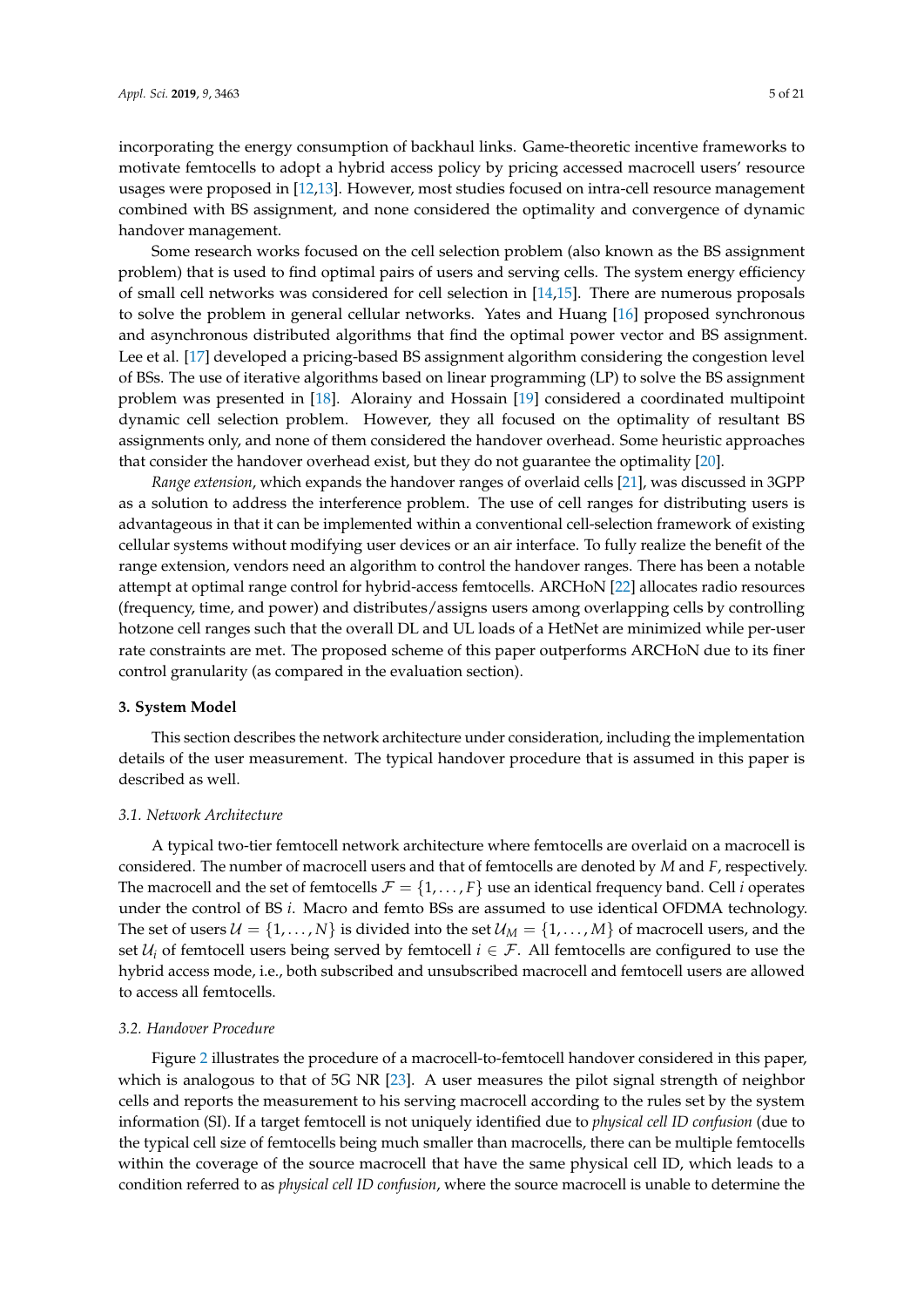correct target femtocell for handover [\[24\]](#page-19-15)), the macrocell requests the user to report the femtocell's global cell ID by acquiring the SI of the femtocell. This operation requires the user to suspend reception and transmission with the source macrocell for a certain time duration, thus degrading the user's performance. Based on a new measurement report, the source macro BS makes a handover decision and sends a handover request to the target femtocell. Upon reception of the acknowledgment (Ack) for the handover request from the femtocell, the macro BS transmits a handover command to the user, which triggers his service interruption immediately. The user accesses the target femtocell via a random access channel and gets allocated new radio resources from it. This implies the user experiences a performance loss due to a handover, which is further aggravated by the additional SI acquisition step.

<span id="page-5-1"></span>

**Figure 2.** Procedure of a handover from a macrocell to a femtocell.

### *3.3. Users' Measurement Reports*

As shown in the handover procedure, existing cellular systems allow a user to acquire the target cell's SI and report the required information within the SI to his serving cell to retrieve the target cell's detailed information to make a better handover decision. Within this framework, a macro BS is assumed to be able to obtain knowledge of the transmit power and DL and UL cell load statuses of femtocells close to its users all from the users' measurement reports. However, since users' measurements consume battery and possibly deteriorate performance (when a single transceiver per user is assumed), a tradeoff exists between the freshness (and, thus, the accuracy) of the measurement and the users' performance.

### <span id="page-5-0"></span>**4. The HO-FIM Architecture**

The architecture of HO-FIM and its basic concept and design rationale are presented first. Then, the problems for the design of a control algorithm for the HO-FIM architecture are formulated.

### *4.1. Overview of HO-FIM*

The objective of HO-FIM is to offload both DLs and ULs to mitigate the interference between macro- and femtocells while preserving the users' quality of service (a *load* is defined in the next subsection). To meet this objective, HO-FIM hands over users dynamically between macro- and femtocells. Basically, HO-FIM is required to make the following important decisions:

- when to trigger handovers;
- which macrocell users to be handed over; and
- which femtocell to hand a selected user over to.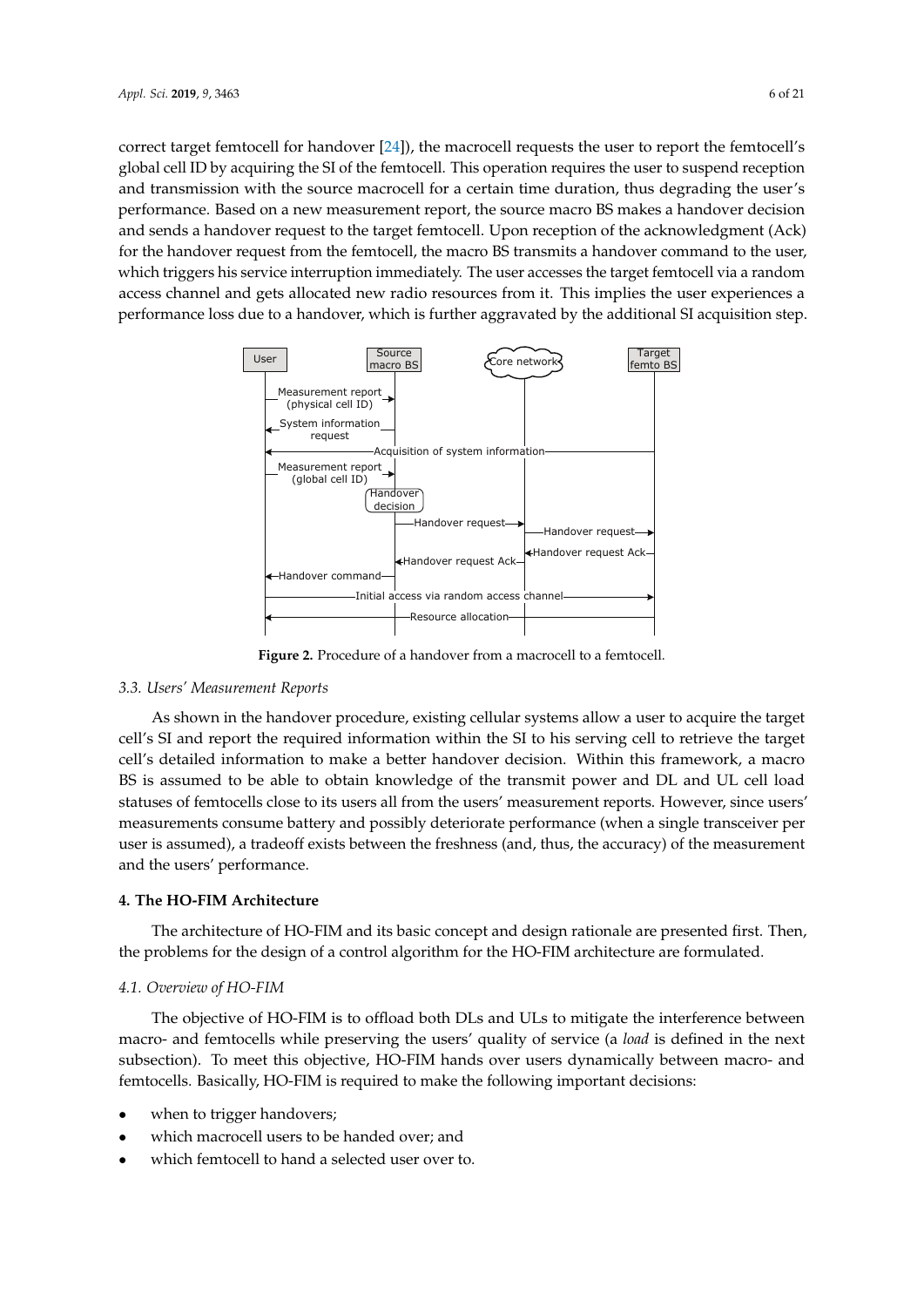<span id="page-6-0"></span>Besides, HO-FIM needs to minimize the number of triggered handovers and suppress ping-pong handovers while reaching a desired system condition. HO-FIM is composed of three interacting decision-making controllers, as illustrated in Figure [3.](#page-6-0) In what follows, each of these controllers and their complementary interactions are described.



**Figure 3.** Interactions between the controllers of HO-FIM.

#### 4.1.1. Master Controller

The master controller decides to activate the handover controller only when needed to minimize handovers; a decision is made based on the current status of radio resource usage reported by the radio resource controller, i.e., when a macrocell's load exceeds a certain threshold (activation threshold). The master controller stops the handover controller running if the network load status gets: (1) close enough to an optimum; or (2) lower than a certain point (deactivation threshold). The latter will go through fewer handovers.

### 4.1.2. Handover Controller

The handover controller, once activated, finds a handover sequence to reach a target system condition with minimal handovers. The past handover history also needs to be taken into account for a user not to suffer from repeated (or ping-pong) handovers; once a user is handed over, he will not be considered again as a candidate for handover for a certain duration. The algorithm designed for the handover controller's decision determines handovers iteratively in a greedy manner.

### 4.1.3. Radio Resource Controller

This controller schedules the frequency and handles time and power resources to meet the users' target SINRs. It is assumed that the allocation of frequency (resource block, RB) and time resources is done by conventional schedulers. It is also assumed that the target SINR of a user is given on a per-RB basis. Transmit power is controlled to meet the per-RB target SINR.

### *4.2. Definition of Cell and System Loads*

The *load* to measure the degree of crowdedness of a cell or the entire system is defined. It is assumed that the power resource allocated to a user at a RB is zero unless the RB is assigned to him. Then, the load can be modeled as a function of allocated power as follows:

- Load  $\rho_i$  of cell *i* measures the resource usage status of cell *i*. It depends on the power allocations of the users being served by cell *i*.
- System load  $\rho$  measures the resource usage status of all users in the entire system. It depends on the power allocations of all users.

The macrocell load is denoted by  $\rho_m$  and the activation and deactivation thresholds of the handover controller are denoted by  $\rho_m^{(+)}$  and  $\rho_m^{(-)}$ , respectively.

Two properties of the load function are assumed: (1) the cell and system loads are monotonically increasing in the transmit power vector; and (2) the cell load function is additive, i.e.,  $\rho_i(\sum_i \mathbf{p}_i)$  =  $\sum_j \rho_i(\mathbf{p}_j)$  when  $\mathbf{p}_j$  is the transmit power vector assigned to user *j*. The monotonicity is straightforward.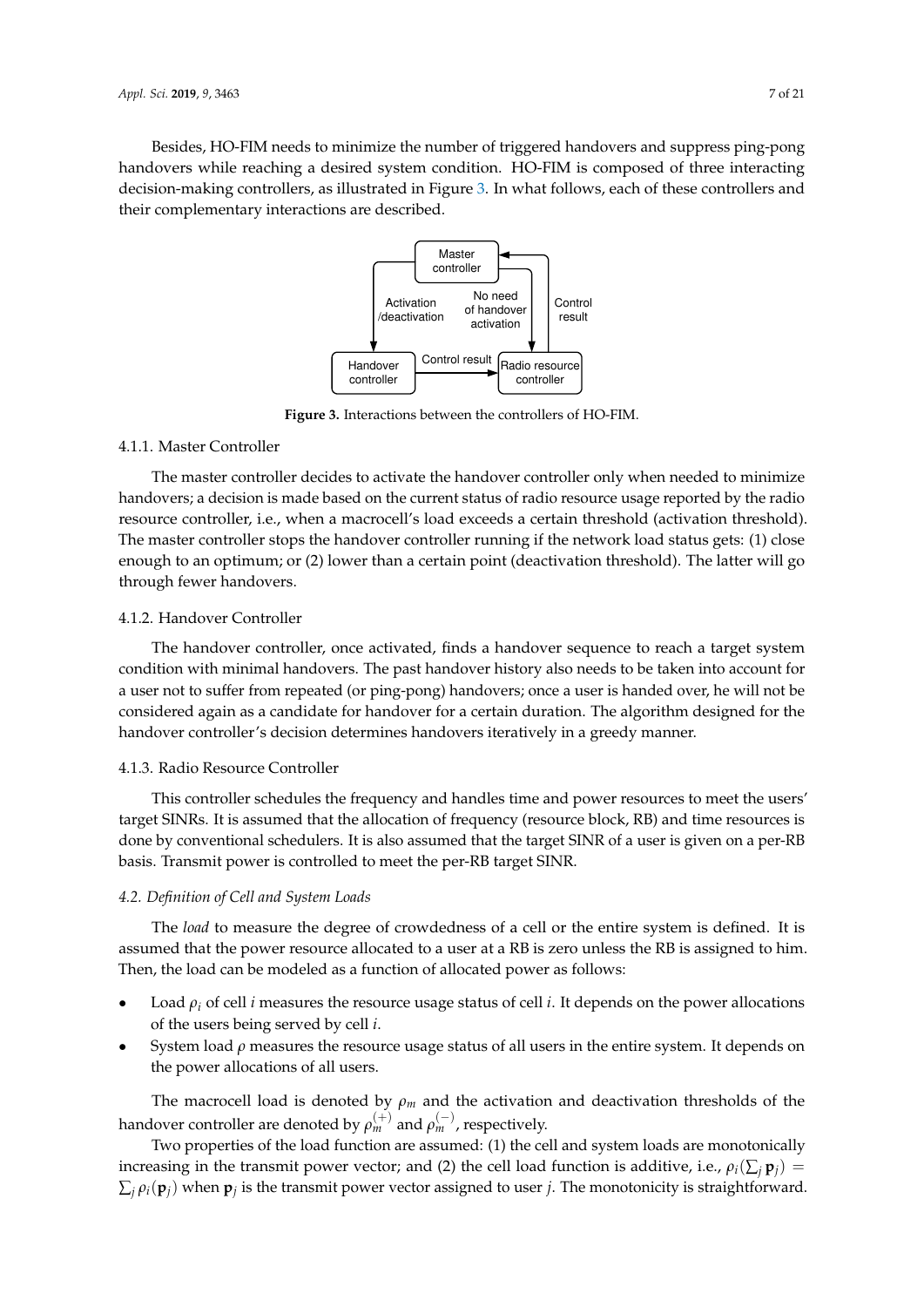The additivity is acceptable if the cell load is defined as a sum or an average of the per-RB load since RB assignments are orthogonal between users within a cell ( $\rho_i(\mathbf{p}) = \rho_i(\sum_i \mathbf{p}_i)$ ).

#### *4.3. Problem Formulation*

To simplify the exposition, a single RB is assumed while formulating problems and describing algorithms. Extension to multiple RBs is straightforward.

Let  $n_i$  be the serving cell of user *j* and  $p_i$  and  $q_i$  be the DL transmitting power to, and the UL transmitting power from, user *j*, respectively.  $\gamma_j$  is the minimum target SINR. For the user set  $\mathcal{U}$ , the following vectors are defined:

- Serving cell vector  $\mathbf{n} = [n_1, n_2, \dots, n_N]$ ;
- DL transmit power vector  $\mathbf{p} = [p_1, p_2, \dots, p_N]$ ;
- UL transmit power vector  $\mathbf{q} = [q_1, q_2, \dots, q_N]$ ; and
- Minimum target SINR vector  $\mathbf{\Gamma} = [\gamma_1, \gamma_2, \dots, \gamma_N].$

Then, HO-FIM aims to find **n** (by the handover controller), **p**, and **q** (by the radio resource controller) that minimize the DL and UL loads of the entire network. The handover-based load minimization problem denoted by *P*1 is stated as (the curled inequality symbol  $\succeq$  (and its strict form  $\succ$ ) represents component-wise inequality):

**Definition 1** (*Handover-based load minimization problem)***.**

$$
P1: \min_{\mathbf{n}} (\rho(\mathbf{p}) + \rho(\mathbf{q}))
$$
  
subject to  $\mathbf{p}, \mathbf{q} \succeq 0$ . (1)

When solving *P*1, **p** and **q** are given by the radio resource controller. It is said that *p<sup>j</sup>* is *feasible* when a SINR higher than  $\gamma_j$  is achieved, i.e.,  $h_{n_j,j}p_j/I_{DL,j}\geq\gamma_j$  where  $h_{n_j,j}$  is a DL channel gain and  $I_{DL,j}$ is the DL interference experienced by user *j*; **p** is feasible when  $p_j$  is feasible for all  $j \in \mathcal{U}$ . The feasibility of *q<sup>j</sup>* and **q** is defined likewise. The feasibility conditions of **p** and **q** can be written using matrix notation as  $\mathbf{p} \succeq \mathbf{G}_{D\mathbf{L}} \mathbf{p} + \eta$  and  $\mathbf{q} \succeq \mathbf{G}_{U\mathbf{L}} \mathbf{q} + \eta$ , respectively, when the elements of the normalized channel gain matrices  $G_{DL}$  and  $G_{UL}$  are defined as  $G_{DL}(j,j') = \gamma_j h_{n_{j'}j}/h_{n_{j'}j}(j \neq j')$  or  $0(j = j')$  and  $G_{\text{UL}}(j, j') = \gamma_j h_{j', n_j}/h_{j, n_j} (j \neq j')$  or  $0(j = j')$ . *η* is the thermal noise.

The handover overhead is considered in a separate problem. Let  $n_0$  and  $n_\infty$  denote the initial and limit points of the serving cell assignment, respectively. Let **x** be a handover sequence to reach **n**<sup>∞</sup> from **n**<sup>0</sup> and ∆ (**x**) *<sup>m</sup>* (*t*) be the load update step of a macrocell at the *t*th iteration when **x** is applied. Then, to minimize the number of handovers: (1)  $\sum_{t=1}^{T} N_{ho}(t)$  should be minimized when  $N_{ho}(t)$  is the number of triggered handovers at the *t*th iteration and *T* is the number of iterations required to reach  $\rho_m^{(-)}$ ; and (2) the gap between  $\rho_m(T)$  and  $\rho_m^{(-)}$  should be minimized as well. Thus, the handover minimization problem can be defined as follows:

**Definition 2** (*Handover minimization problem)***.**

P2.1: 
$$
\min_{\mathbf{x}} T
$$
  
P2.2: 
$$
\min_{\mathbf{x}} \left( \rho_m^{(-)} - \rho_m(T) \right)
$$
  
subject to 
$$
\rho_m^{(-)} \ge \rho_m(T)
$$
 (2)

Where

$$
\rho_m(k) = \rho_m(0) - \sum_{t=1}^k \Delta_m^{(\mathbf{x})}(t). \tag{3}
$$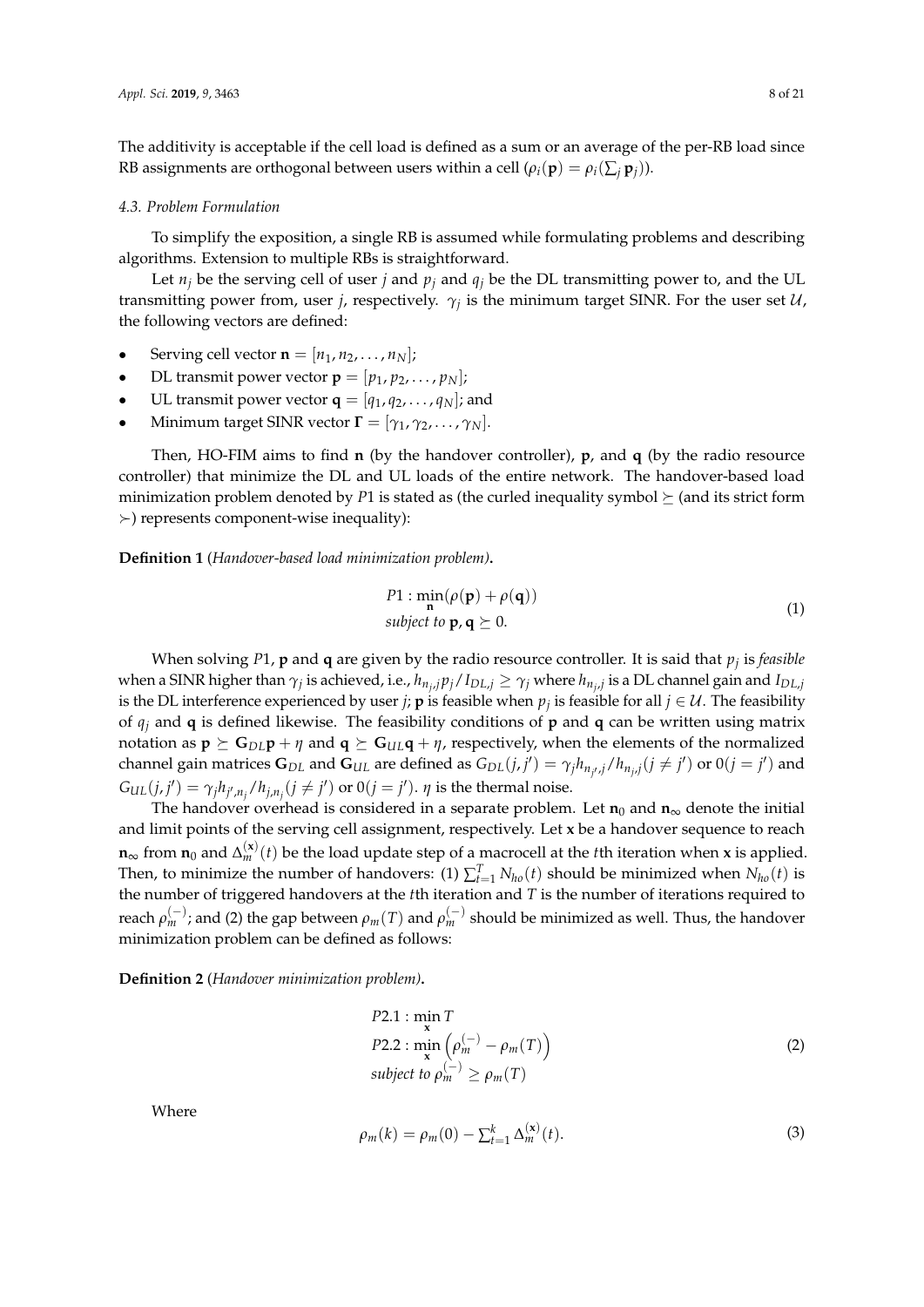### <span id="page-8-0"></span>**5. Control Algorithm**

A handover control algorithm to solve *P*1 and *P*2 is now presented. The proposed algorithm operates in a greedy manner, i.e., it makes a decision at each iteration without considering achievable gains at subsequent iterations. This greedy strategy enables the design of a simple algorithm and the analysis of its convergence behavior. The pseudo code of the algorithm is given in Algorithm [1.](#page-8-1)

<span id="page-8-1"></span>**Algorithm 1** Handover control algorithm.

1: *t* : Slot index

2: *THO* : Interval of handover-controller activation (in terms of slots)

3:  $U_{HO}$  : User set to be handed over in the current iteration

4: *NHO* : Maximum allowed number of handovers per iteration

5: **for** slot *t* **do**

6: Update radio resource allocation for all user  $j \in U$ 

7: **if** *t* mod  $T_{HO} == 0$  then

```
8: \mathcal{U}' \leftarrow \mathcal{U}9: \mathcal{U}_{HO} \leftarrow \{\}10: for |\mathcal{U}_{HO}| < N_{HO} do
11: Obtain j^* \in \mathcal{U}'(12)
12: if \Delta_{m,DL}^{(n_{j*})}(\mathbf{p}) + \Delta_{m,UL}^{(n_{j*})}(\mathbf{q}) > 0 then
13: \mathcal{U}_{HO} \leftarrow \mathcal{U}_{HO} + \{j^*\}14: end if
15:
16: \mathcal{U}' \leftarrow \mathcal{U}' - \{j^*\}17: end for
18: Perform handover for all user j \in U_{HO}19: end if
20: t \leftarrow t + 121: end for
```
For a greedy algorithm to reduce the number of handovers, it is beneficial to trigger more gainful handovers at each iteration than those of other sequences as well as those at subsequent iterations. That is, it chooses **x** such that: (1)  $\Delta_m^{(\mathbf{x})}(t) \geq \Delta_m^{(\mathbf{x}')}(\tilde{t})$  for any feasible sequence **x**'; and (2)  $\Delta_m^{(\mathbf{x})}(t) \geq$  $\Delta_m^{(\mathbf{x})}(t+1)$ . The rationale behind this strategy is as follows: First, consider two sequences  $\mathbf{x}_1$  and  $\mathbf{x}_2$  $\sinh\theta$  at the  $\sinh\theta$  and  $\sinh\theta$  is probable that, for arbitrary  $\rho_m^{(-)}$ ,  $\mathbf{x}_2$  does not reach  $\rho_m^{(-)}$  at the *t*th iteration while  $\mathbf{x}_1$  does. Second, suppose that  $\Delta_m^{(\mathbf{x}_1)}(t) \geq \Delta_m^{(\mathbf{x}_1)}(t+1)$  and  $\Delta_m^{(\mathbf{x}_2)}(t) = \Delta_m^{(\mathbf{x}_1)}(t+1) \leq$  $\Delta_m^{(\mathbf{x}_2)}(t+1)=\Delta_m^{(\mathbf{x}_1)}(t).$  Similarly, for arbitrary  $\rho_m^{(-)}$ ,  $\mathbf{x}_1$  is likely to reach  $\rho_m^{(-)}$  earlier than  $\mathbf{x}_2.$  Note that these conditions are meaningful because a greedy algorithm is assumed (there could be a sequence requiring less handovers while not meeting these conditions). An algorithm called *per-user control* is designed so as to meet the above conditions.

The handover of multiple users or only one user may be allowed at each iteration. The former will speed up convergence at the expense of more handovers than the latter due to the coarser control granularity. It is shown that both converge to a unique optimal assignment **n** ∗ .

At each iteration, a macrocell first calculates the expected transmit power of its users when each of them is handed over to a candidate target femtocell while keeping the others in the macrocell. When user  $j \in \mathcal{U}_m$  is handed over to femtocell  $n \in \mathcal{F}$ , his minimum transmit power needed to meet the target SINR  $\gamma_j$  within cell *n*, denoted by  $P_j^{(n)}$  $Q_j^{(n)}$  and  $Q_j^{(n)}$  $j^{(n)}$  for DL and UL, respectively, is obtained as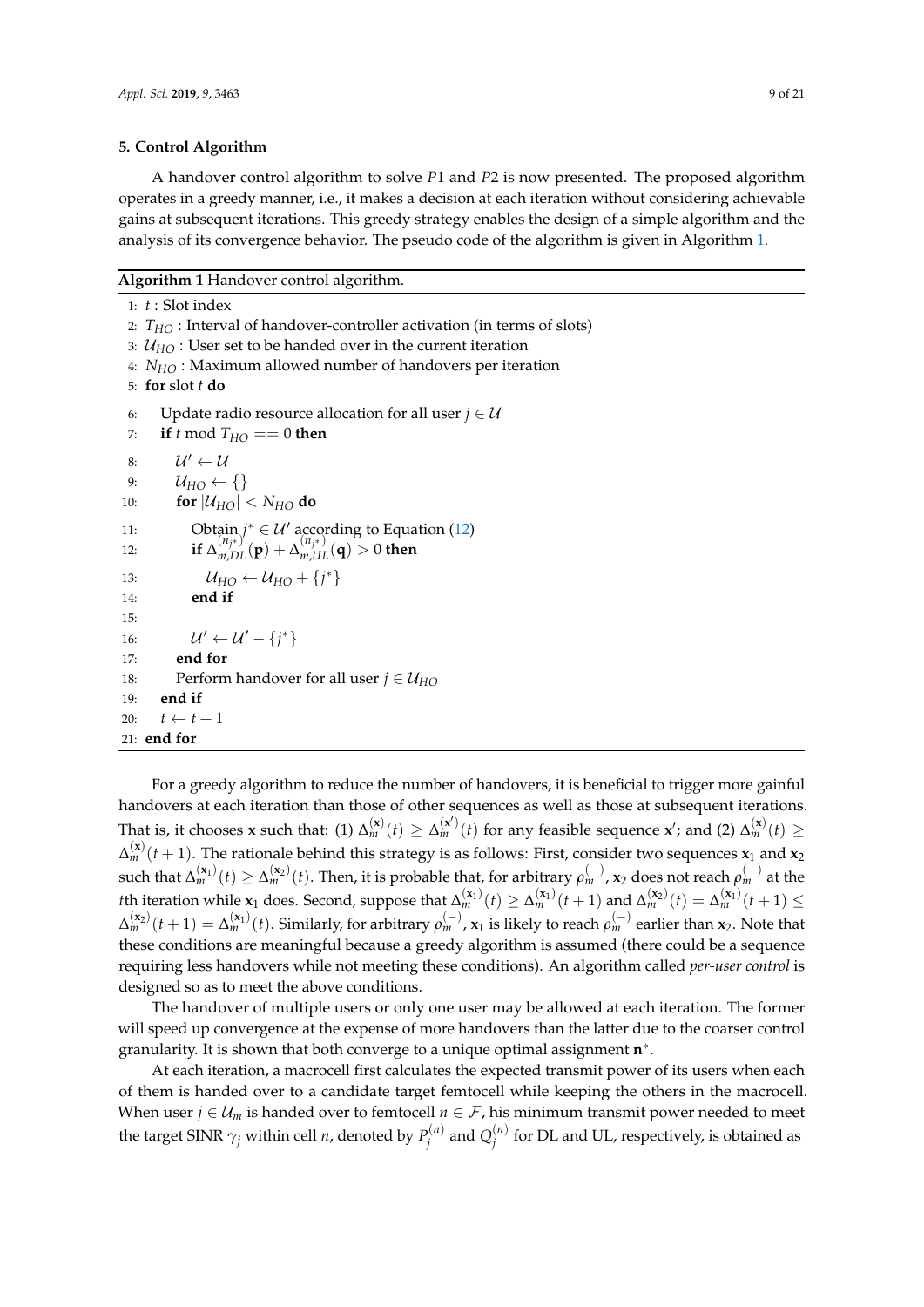<span id="page-9-1"></span>
$$
P_j^{(n)}(\mathbf{p}) = \gamma_j (I_{DL}^{(n)}(\mathbf{p}) + \eta) / h_{n,j},
$$
  
\n
$$
Q_j^{(n)}(\mathbf{p}) = \gamma_j (I_{UL}^{(n)}(\mathbf{q}) + \eta) / h_{j,n}
$$
\n(4)

where  $I_{DL}^{(n)}(\mathbf{p})$  and  $I_{UL}^{(n)}(\mathbf{q})$  are the average levels of DL and UL interference experienced by user *j* at a RB after user *j* is handed over to cell *n*. It is expected in general that the path loss of a user to a femtocell is smaller than that to a macrocell, so there may exist femtocell *n* enabling user *j* to have lower  $P_i^{(n)}$  $Q_j^{(n)}$  and  $Q_j^{(n)}$ *j* than those with the macrocell, thus leading to reduced interference. This is one reason why the handover approach achieves enhanced performance. After this handover, for downlink (uplink), the macrocell (other macrocell users) becomes a new interference source while femtocell *n* (its users) no longer causes interference due to the orthogonal RB allocation within the cell. Let the expected DL interference from the source cell (macrocell *m*) after the handover be denoted by ∆*I* (*m*) *DL*,*src* and that from the target femtocell *n* before the handover be denoted by ∆*I* (*n*) *DL*,*trgt*. That is, by the handover, the new interference term  $\Delta I_{DL,src}^{(m)}$  is added to and the existing term  $\Delta I_{DL,trgt}^{(n)}$  is removed from the total DL interference experienced by user *j*, which can be interpreted as load adjustment (load-balancing) between the cells. If femtocell *n* is selected such that  $\Delta I^{(m)}_{DL,src} < \Delta I^{(n)}_{DL,trgt}$ i.e., appropriate load-balancing is applied, the resulting DL interference experienced by user *j* is reduced, which is another reason why the handover approach obtains performance gain. Assume that the long-term probabilities for a user to be allocated each RB are evenly distributed. Then,  $I_{DL}^{(n)}(\bf{p})$  is rewritten as

$$
I_{DL}^{(n)}(\mathbf{p}) = I_{DL}^{(m)}(\mathbf{p}) + \Delta I_{DL,src}^{(m)} - \Delta I_{DL,trgt}^{(n)}
$$
  
=  $I_{DL}^{(m)}(\mathbf{p}) + h_{m,j}E[p_{j'}|j' \in \mathcal{U}_m - \{j\}] - h_{n,j}E[p_{j'}|j' \in \mathcal{U}_n]$  (5)

where *m* indicates the source macrocell. If cell *n* broadcasts  $E[p_{j'}|j' \in \mathcal{U}_n]$  (the average per-RB DL transmit power) in SI, the macrocell can obtain the information by commanding users to report it. Similarly, it is also assumed that  $I_{UL}^{(n)}(\mathbf{p})$  is broadcast by cell *n* and reported by users to the macrocell. Thus, the macrocell has all the information required to calculate  $P_i^{(n)}$  $Q_j^{(n)}$  and  $Q_j^{(n)}$ *j* . Using this calculation result, the transmit-power vectors are defined as  $\mathbf{P}^{(n_j)}(\mathbf{p}) \triangleq [p_1,\ldots,p_j^{(n_j)}]$  $p_j^{(n_j)}(\mathbf{p}), \ldots, p_N]$  and  $\mathbf{Q}^{(n_j)}(\mathbf{q}) \triangleq [q_1, \dots, Q_j^{(n_j)}]$  $j^{(n_j)}(\mathbf{q})$ , ...,  $q_N$ ].

Next, the macrocell determines the target femtocell of user *j* such that a maximum decrease of its cell load is obtained at this iteration. This is expressed as

<span id="page-9-0"></span>
$$
n_j^* = \arg \max_{n_j} \{ \Delta_{m,DL}^{(n_j)}(\mathbf{p}) + \Delta_{m,UL}^{(n_j)}(\mathbf{q}) \}
$$
(6)

where

$$
\Delta_{m,DL}^{(n_j)}(\mathbf{p}) \triangleq \rho_m(\mathbf{p}) - \rho_m(\mathbf{P}^{(n_j)}(\mathbf{p})),
$$
  

$$
\Delta_{m,UL}^{(n_j)}(\mathbf{q}) \triangleq \rho_m(\mathbf{q}) - \rho_m(\mathbf{Q}^{(n_j)}(\mathbf{q})).
$$

The above problem should be solved for each user. Thus, the search space size of the per-user handover control problem is  $M \times F$ . Finally, the serving cells and transmit powers at  $t + 1$  are determined as

$$
\mathbf{n}(t+1) = \mathbf{n}^* \triangleq [n_1^*, \dots, n_M^*, n_{M+1}, \dots, n_N] \n\mathbf{p}(t+1) = \mathbf{P}^{(\mathbf{n}^*)}(\mathbf{p}) \triangleq [P_1^{(n_1^*)}(\mathbf{p}), \dots, P_M^{(n_M^*)}(\mathbf{p}), \n\mathbf{p}_{M+1}^{(n_{M+1})}(\mathbf{p}), \dots, P_N^{(n_N)}(\mathbf{p})] \n\mathbf{q}(t+1) = \mathbf{Q}^{(\mathbf{n}^*)}(\mathbf{q}) \triangleq [Q_1^{(n_1^*)}(\mathbf{q}), \dots, Q_M^{(n_M^*)}(\mathbf{q}), \nQ_{M+1}^{(n_{M+1})}(\mathbf{q}), \dots, Q_N^{(n_N)}(\mathbf{q})].
$$
\n(7)

If the determined serving cell of a user differs from the current one, his transfer will be triggered. Here, only inbound (from macrocell to femtocell) handovers are considered, and, thus, femtocell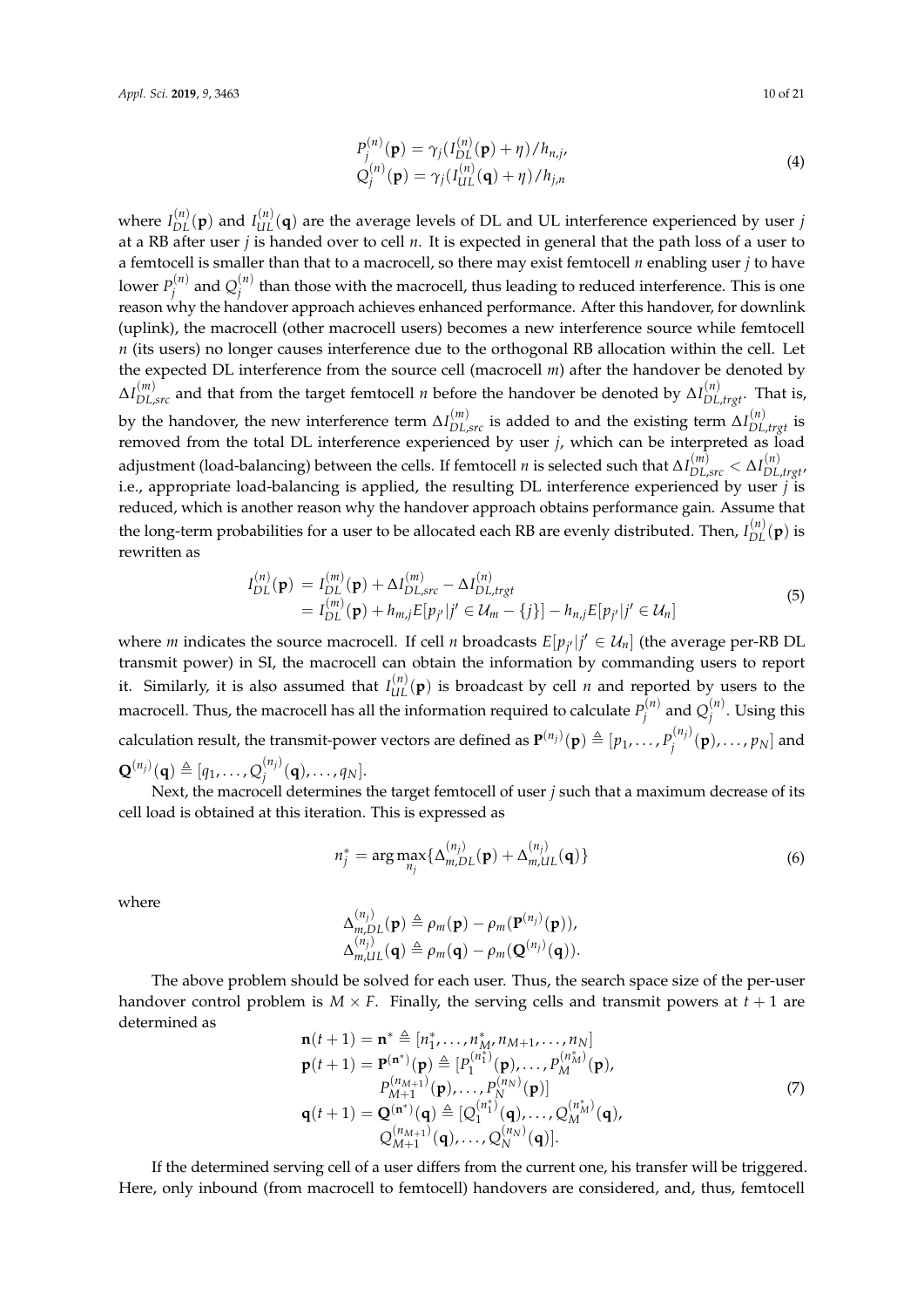users stay within their serving femtocells while their power allocations are updated. When outbound (from femtocell to macro- or other femtocell) handovers are allowed as well, femtocells make handover decisions on their users in the same way as the macrocell does. It is now shown that the above algorithm converges to an optimum.

# **Proposition 1.** A unique system load  $\rho^*$  exists such that  $\rho^* \leq \rho^{(\mathbf{n})}$  for  $\forall$ **n**.

**Proof.** Due to the monotonicity of  $\rho$  in  $\mathbf{p}$ , a sufficient condition is the existence of a unique power  $\text{vector } (\mathbf{p}^*, \mathbf{q}^*) \text{ such that } (\mathbf{p}^*, \mathbf{q}^*) \preceq (\mathbf{p}^{(\mathbf{n})}, \mathbf{q}^{(\mathbf{n})}) \; \forall \mathbf{n}, \text{ i.e., } \rho^* = \rho(\mathbf{p}^*, \mathbf{q}^*) \text{. When DL was considered}$ only, the existence and uniqueness of **p** <sup>∗</sup> were proved in Theorem 1 of [\[16\]](#page-19-7) under the same feasibility condition as defined earlier on **p**. A new power vector  $y \triangleq (p, q)$  can be defined and then the actual problem is transformed into one with an analogous structure to the DL-only problem. Thus, the above proposition follows.  $\square$ 

# **Proposition 2.** *Starting from any feasible power vectors* **p** *and* **q***, the per-user control algorithm makes the system load ρ converge to ρ* ∗ *.*

**Proof.** The proof follows a procedure similar to the one used in [\[16\]](#page-19-7). Consider a condition where, if **p**(*t*) and **q**(*t*) are feasible power vectors,  $(\mathbf{p}(t+1), \mathbf{q}(t+1)) \preceq (\mathbf{p}(t), \mathbf{q}(t))$ , and  $\mathbf{p}(t+1)$  and  $\mathbf{q}(t+1)$ are feasible. If this condition is met,  $(\mathbf{p}(0), \mathbf{q}(0)) \succeq \cdots \succeq (\mathbf{p}(t), \mathbf{q}(t))$ , and  $\mathbf{p}(t)$  and  $\mathbf{q}(t)$  are feasible. Hence, the sequence of  $(\mathbf{p}(t), \mathbf{q}(t))$  is decreasing and always feasible. Since  $\rho$  is monotonic and bounded below by  $\rho^*$ , the sequence of  $\rho(\mathbf{p}(t), \mathbf{q}(t))$  converges to  $\rho^*$ .

In what follows, it is shown that the proposed algorithm meets the above condition. Equation [\(6\)](#page-9-0) can be rewritten as

$$
\max_{n_j} {\{\Delta_{i,DL}^{(n_j)}(\mathbf{p}) + \Delta_{i,UL}^{(n_j)}(\mathbf{q})\}}
$$
  
\n
$$
= \rho_i(\mathbf{p}, \mathbf{q}) - \min_{n_j} \rho_i(\mathbf{P}^{(n_j)}(\mathbf{p}), \mathbf{Q}^{(n_j)}(\mathbf{q}))
$$
  
\n
$$
= \sum_{j' \in \mathcal{U}_i} \rho_i(p_{j'}, q_{j'})
$$
  
\n
$$
- \min_{n_j} \left\{ \sum_{j' \in \mathcal{U}_i - \{j\}} \rho_i(p_{j'}, q_{j'}) + \rho_i(P_j^{(n_j)}(\mathbf{p}), Q_j^{(n_j)}(\mathbf{q})) \right\}
$$
  
\n
$$
= \rho_i(p_j, q_j) - \min_{n_j} \rho_i(P_j^{(n_j)}(\mathbf{p}), Q_j^{(n_j)}(\mathbf{q}))
$$
\n(8)

where the second equality follows from the additivity of the cell load function. That is, the algorithm minimizes

<span id="page-10-0"></span>
$$
\rho_i(P_j^{(n_j)}(\mathbf{p}), Q_j^{(n_j)}(\mathbf{q})) \forall j, \text{ so } \rho_i(P_j^{(n_j^*)}(\mathbf{p}), Q_j^{(n_j^*)}(\mathbf{q})) \leq \rho_i(P_j^{(n_j)}(\mathbf{p}), Q_j^{(n_j)}(\mathbf{q})).
$$
\nTherefore,  
\n
$$
\rho_i(\mathbf{p}(t+1), \mathbf{q}(t+1)) = \rho_i(\mathbf{P}^{(\mathbf{n}^*)}(\mathbf{p}(t)), \mathbf{Q}^{(\mathbf{n}^*)}(\mathbf{q}(t)))
$$
\n
$$
= \sum_j \rho_i(P_j^{(n_j^*)}(\mathbf{p}(t)), Q_j^{(n_j^*)}(\mathbf{q}(t)))
$$
\n
$$
\leq \sum_j \rho_i(P_j^{(n_j)}(\mathbf{p}(t)), Q_j^{(n_j)}(\mathbf{q}(t)))
$$
\n
$$
= \rho_i(\mathbf{P}^{(\mathbf{n})}(\mathbf{p}(t)), \mathbf{Q}^{(\mathbf{n})}(\mathbf{q}(t)))
$$
\n
$$
\leq \rho_i(\mathbf{p}(t), \mathbf{q}(t))
$$
\n(9)

where the last inequality is obtained by the defined monotonicity of the cell load function and the assumed feasibility of  $(\mathbf{p}(t), \mathbf{q}(t))$ . Equation [\(9\)](#page-10-0) shows that the cell load decreases monotonically as the algorithm runs through iterations. If  $p(t)$  is feasible,  $p_j(t+1) = G_{j,DL}^{(n)}p(t) + \eta \ge G_{j,DL}^{(n)}p(t+1)$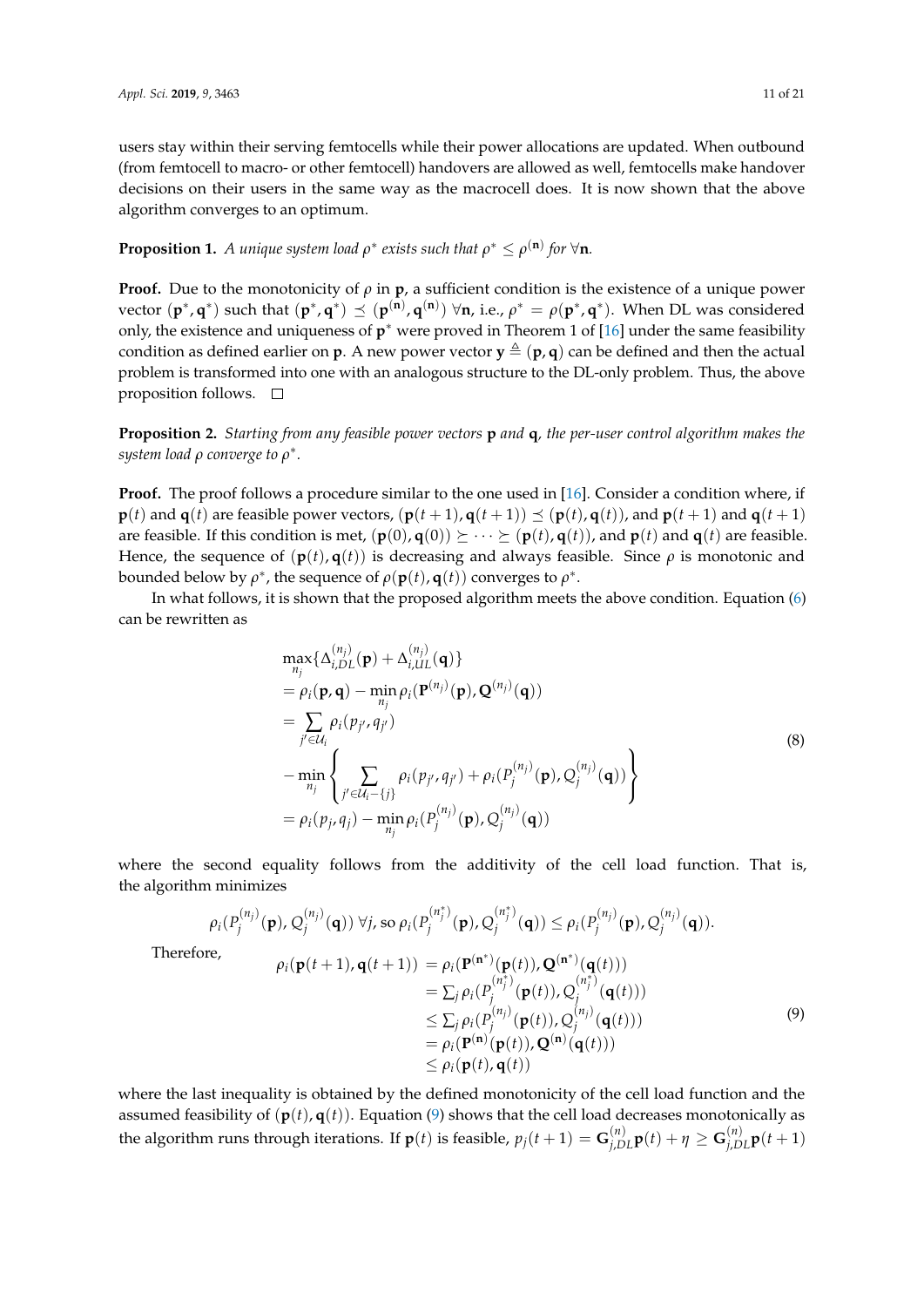$\mathbf{p}(t) \succeq \mathbf{p}(t+1)$ , thus  $\mathbf{p}(t+1)$  is also feasible and the same holds for  $\mathbf{q}(t+1)$  ( $\mathbf{G}_{j,DL}^{(n)}$  is *j*th row vector of  $G_{DL}^{(n)}$ ). Thus, the above condition is met.

**Proposition 3.** *The load gap monotonically decreases as the algorithm runs through iterations.*

**Proof.** First, a power gap is defined as

$$
\delta_{DL}(\mathbf{p}(t)) \triangleq \mathbf{p}(t) - \mathbf{p}(t+1) \n= \mathbf{p}(t) - \mathbf{P}^{(\mathbf{n}^*)}(\mathbf{p}(t)) \n= \mathbf{p}(t) - (\mathbf{G}_{DL}^{(\mathbf{n}^*)}\mathbf{p}(t) + \eta^{(\mathbf{n}^*)}) \n= (I - \mathbf{G}_{DL}^{(\mathbf{n}^*)}(\mathbf{p}(t) - \eta^{(\mathbf{n}^*)}) \n\triangleq \hat{\mathbf{G}}_{DL}^{(\mathbf{n}^*)}\mathbf{p}(t) - \eta^{(\mathbf{n}^*)}.
$$
\n(10)

It has been shown for fixed  $G_{DL}^{(\bm{n}^*)}$  that, if the largest eigenvalue of  $G_{DL}^{(\bm{n}^*)}$  is less than unity, the power update procedure converges at a geometric rate [\[25\]](#page-19-16). Therefore, *δDL* is a monotonically increasing function in **p**. Similarly, so is  $\delta_{UL}$ . Let **n**(*t*) be the BS assignment at *t*, then

<span id="page-11-1"></span>
$$
\delta(t) - \delta(t+1) = [\hat{G}_{DL}^{(n(t))}p(t-1) - \hat{G}_{DL}^{(n(t+1))}p(t)] \n+ \hat{G}_{UL}^{(n(t))}q(t-1) - \hat{G}_{UL}^{(n(t+1))}q(t) \n\geq \hat{G}_{DL}^{(n(t))}p(t-1) - \hat{G}_{DL}^{(n(t+1))}p(t-1) \n+ \hat{G}_{UL}^{(n(t))}q(t-1) - \hat{G}_{UL}^{(n(t+1))}q(t-1) \n= G_{DL}^{(n(t+1))}p(t-1) - G_{DL}^{(n(t))}p(t-1) \n+ G_{UL}^{(n(t+1))}q(t-1) - G_{UL}^{(n(t))}q(t-1) \n= P^{(n(t+1))}(p(t-1)) - P^{(n(t))}(p(t-1)) \n+ Q^{(n(t+1))}(q(t-1)) - Q^{(n(t))}(q(t-1))
$$
\n(11)

where the first inequality follows from the monotonicity of  $\delta$  and  $p(t) \preceq p(t-1)$ . From Equation [\(6\)](#page-9-0),  $P^{(n(t))}(p(t-1)) + Q^{(n(t))}(q(t-1)) \preceq P^{(n')}(p(t-1)) + Q^{(n')}(q(t-1))$  for all n', and, thus, Equation [\(11\)](#page-11-1) is non-negative. Therefore,  $\delta(t)$  monotonically decreases as *t* increases.  $\Box$ 

**Proposition 4.** *If handed-over users are excluded from consideration for further handovers at subsequent*  $i$  *terations, the system load converges to a sub-optimal solution*  $\rho'$  *such that*  $\rho(0) \geq \rho' \geq \rho^*.$ 

**Proof.** The power update procedure under a fixed serving cell assignment is known to converge. That is, even after user *j* is handed over, its transmit power at subsequent iterations satisfies  $p_j(t) \geq$  $p_j(t+1)$ , but  $p_j(t+1) \geq P_j^{(n_j^*)}$  $f_j^{(r,f)}(\mathbf{p}(t))$  due to a lack of further handovers. The remaining part of the proof is the same as shown above and is hence omitted.

Allowing handover of an unlimited number of users at each iteration may speed up convergence but trigger excessive handover overhead at once. To limit handover overhead per iteration, allowing only a configured number of users to be handed over at each iteration is considered. The modified algorithm selects a user to be handed over as

<span id="page-11-0"></span>
$$
j^* = \arg \max_{j \in \mathcal{U}'} \left( \max_{n_j} \{ \Delta_{m,DL}^{(n_j)}(\mathbf{p}) + \Delta_{m,UL}^{(n_j)}(\mathbf{q}) \} \right). \tag{12}
$$

where  $\mathcal{U}'$  is the user set excluding previously-selected ones. User selection is repeated (a user producing the next largest gain is selected next) until the configured number of users to hand over per iteration is reached.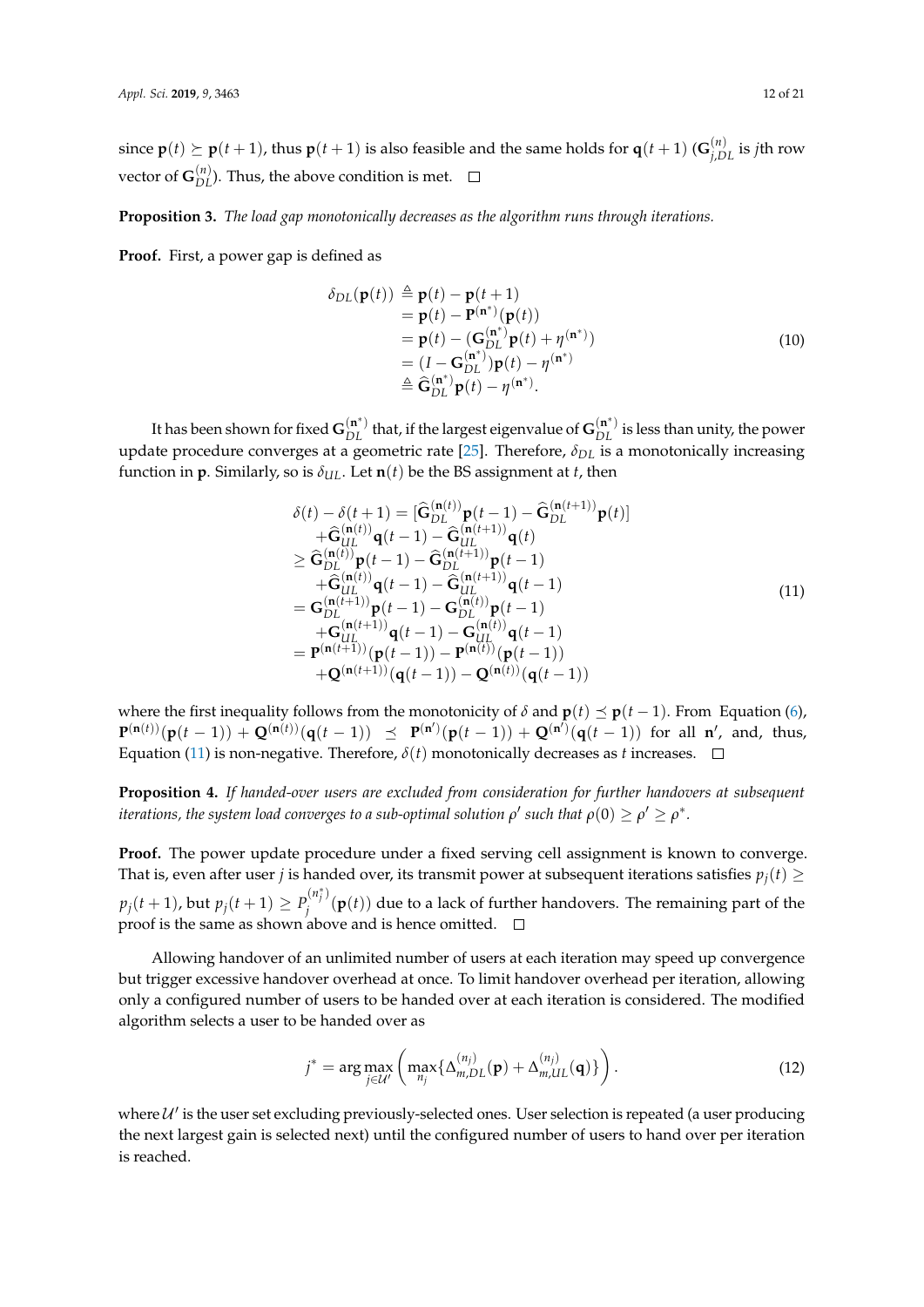#### <span id="page-12-0"></span>**6. Performance Evaluation**

#### *6.1. Evaluation Model*

The evaluation model of the simulation was based on the evaluation methodologies of 3GPP and ITU, and similar to the ones used in prior research works on femtocell [\[26–](#page-19-17)[28\]](#page-19-18). The simulation assumptions are described in the following and summarized in Table [1.](#page-12-1)

<span id="page-12-1"></span>

| Parameter                                                     | Value                                                                                                        |
|---------------------------------------------------------------|--------------------------------------------------------------------------------------------------------------|
| Network deployment                                            | Femtocell: random deployment within a macrocell<br>User: random placement within each's initial serving cell |
| Carrier frequency                                             | $2.5$ GHz                                                                                                    |
| System bandwidth                                              | 5 MHz (10 resource blocks)                                                                                   |
| Number of macrocell users in a macrocell at<br>initialization | [10, 20, 50]                                                                                                 |
| Number of femtocell users in a macrocell at<br>initialization | [10, 30, 50, 100]                                                                                            |
| Number of femtocells in a macrocell                           | [10, 30, 50, 100]                                                                                            |
| Transmit power range of a user                                | $-50\sim25$ dBm                                                                                              |
| Fading                                                        | Frequency-selective Rayleigh fading with a maximum<br>doppler spread of 30 Hz                                |
| Shadowing                                                     | Lognormal shadowing with a standard deviation of 8 dB                                                        |
| Minimum distance<br>between a macro BS and its user           | 30 <sub>m</sub>                                                                                              |
| Thermal noise density                                         | $-174$ dBm/Hz                                                                                                |
| User antenna gain                                             | $0$ dBi                                                                                                      |
| Slot interval                                                 | 1 ms                                                                                                         |
| Scheduling algorithm                                          | Wong et al.'s [29]                                                                                           |

**Table 1.** Simulation parameters.

#### 6.1.1. System and Network Model

We follow the simulation scenario of 3GPP [\[30\]](#page-19-20) for macro- and femtocell deployment. A single-sector macrocell on which multiple femtocells are overlaid is considered. The radius of the macrocell is 500 m and macrocell users are randomly distributed in the macrocell; the angle and the distance of each to the macro BS are randomly chosen with a uniform probability distribution. Femto BSs are randomly distributed within a macrocell and each of them serves a single subscribed user who is also randomly distributed within 50 m of it.

Both macro and femto BSs operate in the frequency band of 2.5 GHz with a channel bandwidth of 5 MHz. A slot is defined as one unit of time and each slot interval is 1 ms. Transmit power changes at a slot time scale. For RB allocation, a scheme proposed by Wong et al. [\[29\]](#page-19-19) is used; first, it sequentially allocates each user the best resource block in terms of the expected capacity. The remaining RBs are then allocated to users in descending order of the ratio of the expected capacity to the pre-determined user weight. In the simulation, all users within a cell are given an identical weight. The minimum and maximum transmit powers inherently given to user devices are assumed to be −50 and 25 dBm, respectively. The handover controller, if activated, makes handover decisions (at most 10 handovers at once) every 100 slots. The performance of HO-FIM (denoted by *per-user control*) was compared with the range control (named ARCHoN) of Yun and Shin [\[22\]](#page-19-13). The system load is defined as the sum of the transmitting powers of all users.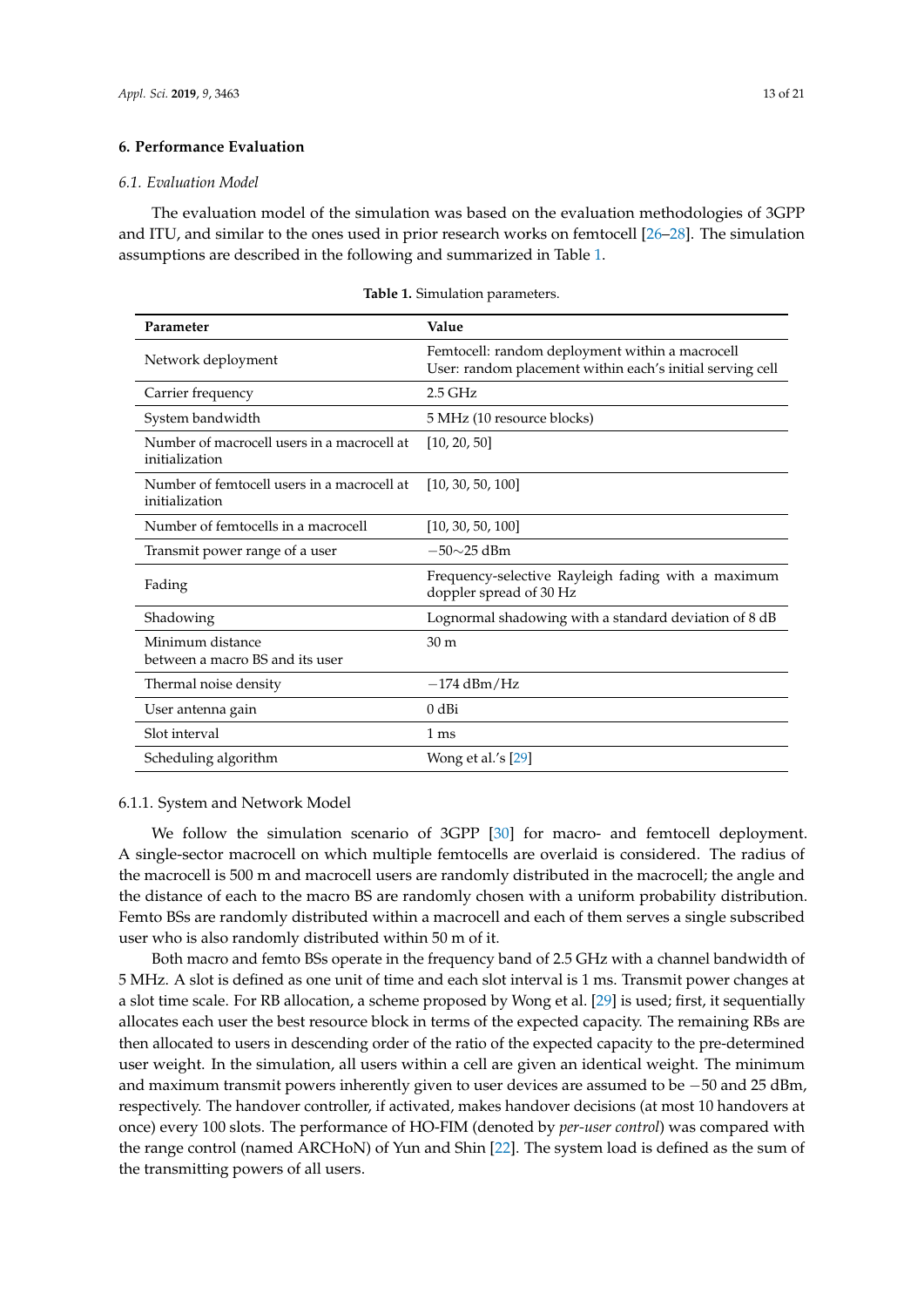#### 6.1.2. Channel Model

The path losses of a user to BSs are determined based on the ITU and COST231, models which are described as [\[31,](#page-20-0)[32\]](#page-20-1):

• Macrocell user to macro BS (outdoor link):

$$
h = 10^{4.9} \left(\frac{r}{1000}\right)^4 f^3 10^{5/10}
$$
 (13)

• Macrocell user to femto BS, femtocell user to macro BS (outdoor-to-indoor or indoor-to-outdoor link):

$$
h = 10^{4.9} \left(\frac{r}{1000}\right)^4 f^3 10^{5/10} 10^{(L_i + L_e)/10}
$$
 (14)

• Femtocell user to femto BS (indoor link):

$$
h = 10^3 r^{3.7} 10^{5/10} 10^{L_i/10}
$$
\n<sup>(15)</sup>

where  $r$  is the transmitter–receiver separation distance in meters;  $f$  is the carrier frequency in MHz; *S* is the log-normal shadowing factor with a standard deviation of 8 dB; and *L<sup>i</sup>* and *L<sup>e</sup>* are internal and external wall losses that are set to 2 and 7 dB, respectively, in the simulation. The frequency selective multipath channel is modeled to consist of six independent Rayleigh multipaths, with an exponentially decaying profile. A maximum doppler spread of 30 Hz is assumed.

#### *6.2. Numerical Results*

Figure [4](#page-14-0) shows the sample-time evolutions of the UL interference at the macrocell and three example femtocells: (a) without handover; (b) with per-user handover control (HO-FIM); and (c) with range control. Thirty macrocell users and thirty femtocells are distributed in the macrocell. The target SINR of macrocell users is set to  $-5$  dB while that of femtocell users is 5 dB (it is assumed that indoor femtocell users tend to use data-centric services requiring a higher data-rate). As shown in Figure [4,](#page-14-0) without handover, the macrocell's interference is −83.9 dBm. When the per-user handover control is applied, however, a significant reduction of the interference is obtained every 100 slots (i.e., when handovers are triggered), and the macrocell's interference converges to −114.4 dBm. The range control also results in a considerably reduced interference (−103.2 dBm), but the achieved gain is smaller than the per-user control due to the reduced optimality, as explained above. Figure [4a](#page-14-0) reveals that the UL interference at some femtocells (depending on the presence of a nearby macrocell or femtocell user) could be serious (−67.1 dBm at Femtocell 3). With HO-FIM, a similar result is observed for femtocells, i.e., convergence of the interferences at femtocells to significantly reduced levels.

The achieved SINRs of different handover mechanisms are compared in Figure [5](#page-14-1) for macrocell users (top) and femtocell users (bottom) when the target SINRs of macrocell and femtocell users are set to 0 and 10 dB, respectively. First, it is shown that the conventional handover control based on the strongest received power achieves much better SINRs of macrocell users than the case without using handovers. This result encourages exploitation of handovers to solve the femtocell interference problem, since even a non-optimal control of handovers improves performance. Such an improvement comes from: (1) reduced loss of path to serving cells; and (2) macrocell offloading. Either per-user (HO-FIM) or range control, as expected from the ability to reduce interference, further improves the achieved SINRs of macrocell users by making handover decisions towards the minimum system load. HO-FIM also improves the achieved SINRs of femtocell users. That is, HO-FIM benefits both macrocell and femtocell users, instead of sacrificing femtocell users to protect macrocell users, as many of the existing approaches do.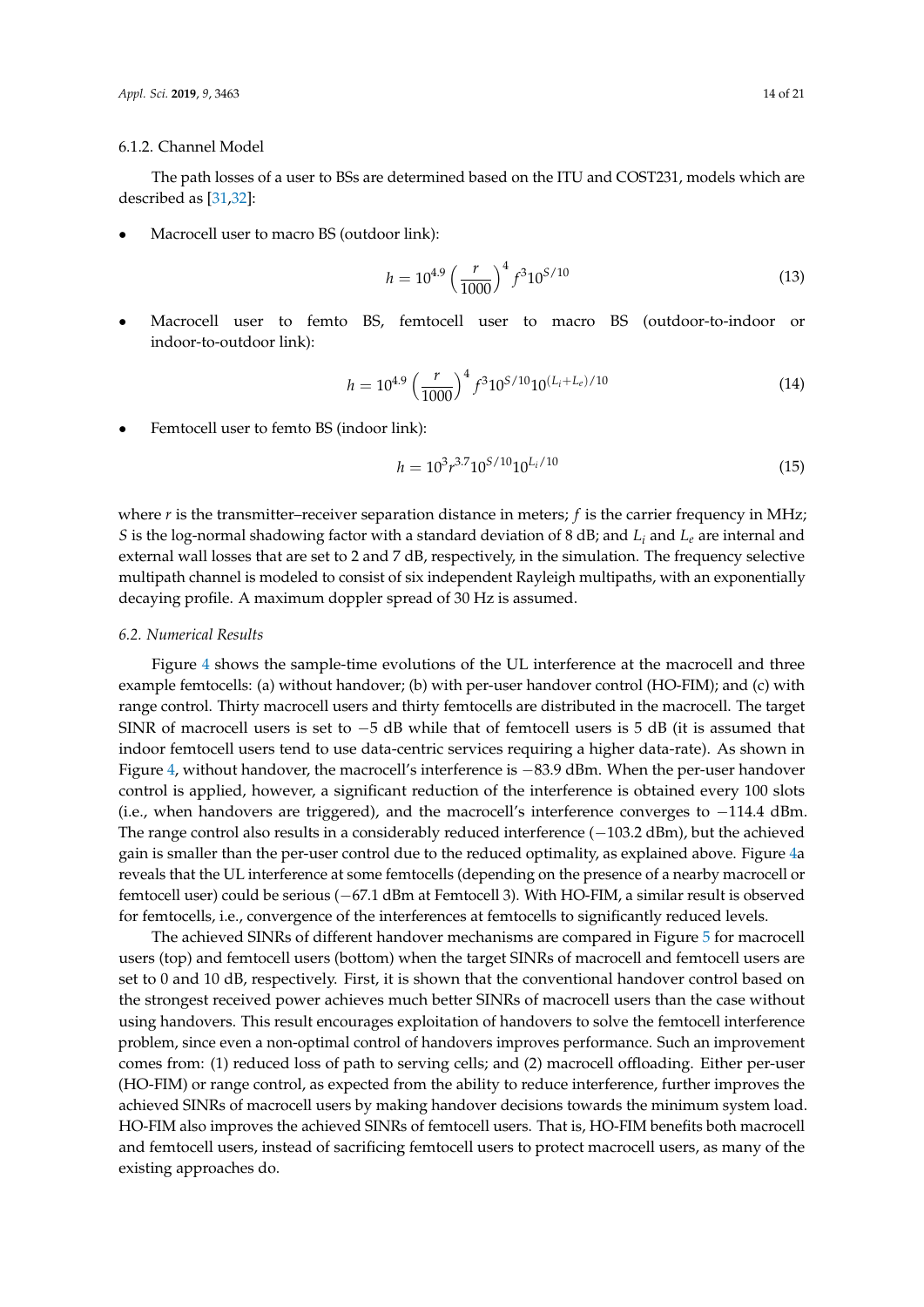<span id="page-14-0"></span>

**Figure 4.** Time evolution of macrocell (**left**) and femtocell (**right**) uplink interference for different mechanisms.

<span id="page-14-1"></span>

**Figure 5.** Probability distribution of achieved SINRs of macrocell users (**left**) and femtocell users (**right**) for different mechanisms ( $M = 20$ ,  $F = 30$ ).

The effects of the number of macrocell users (*M*) and femtocells (*F*) are explored in Figures [6](#page-15-0) (no handover), [7](#page-15-1) (per-user control), and [8](#page-15-2) (range control). The results show a common trend that the increasing number of macrocell users deteriorates the SINRs of all users due to the increase in the number of interference sources. As the number of femtocells increases, the users' achieved SINRs get deteriorated when handovers are not used, while the SINRs are improved with HO-FIM. Figure [6](#page-15-0) clearly shows a degradation of macrocell users' performance when *F* is increased from 10 to 50. In contrast, in Figure [7,](#page-15-1) the increase in *F* improves the SINRs of macrocell users with HO-FIM. This results from the increased possibility for macrocell users to be served by local femtocells, thus further offloading the macrocell and enhancing spatial reuse of channel resources. When 30 macrocell users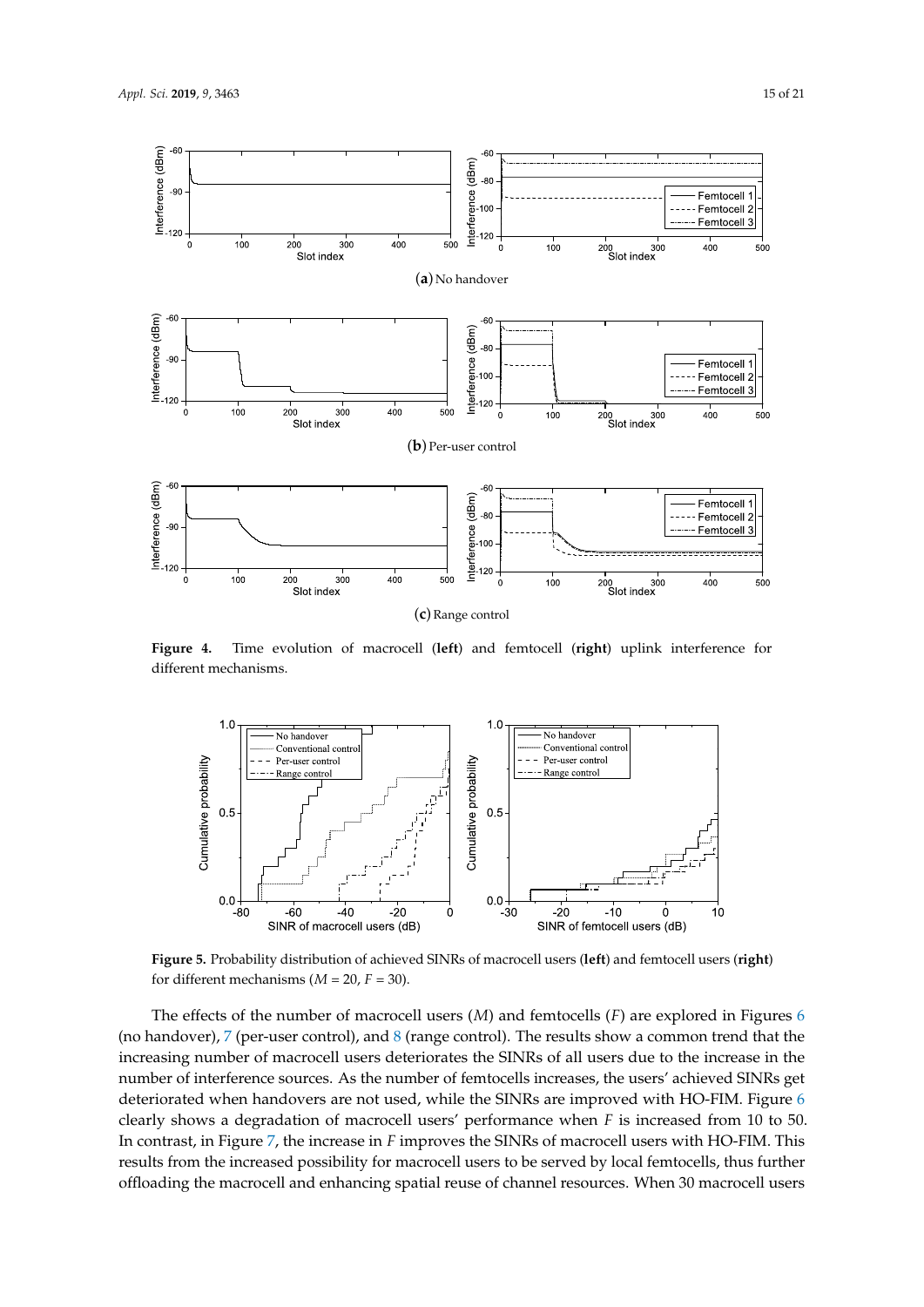and 50 femtocell users within a macrocell are considered, more than 90% of macrocell users achieve higher SINRs with HO-FIM than the case without using handovers by 23.3 dB on average, which is 3.7 dB higher than the range control. The entire cohort of femtocell users with HO-FIM is shown to achieve 2.9 dB higher SINRs, on average.

<span id="page-15-0"></span>

**Figure 6.** Probability distribution of users' achieved SINRs under various numbers of macro- and femtocell users when handovers are not considered (the target SINR of macrocell users and that of femtocell users are −5 dB and 5 dB, respectively).

<span id="page-15-1"></span>

<span id="page-15-2"></span>**Figure 7.** Probability distribution of users' achieved SINRs under various numbers of macrocell and femtocell users when the per-user handover control is considered (the target SINR of macrocell users and that of femtocell users are −5 dB and 5 dB, respectively).



**Figure 8.** Probability distribution of users' achieved SINRs under various numbers of macrocell and femtocell users when the range control is considered (the target SINR of macrocell users and that of femtocell users are −5 dB and 5 dB, respectively).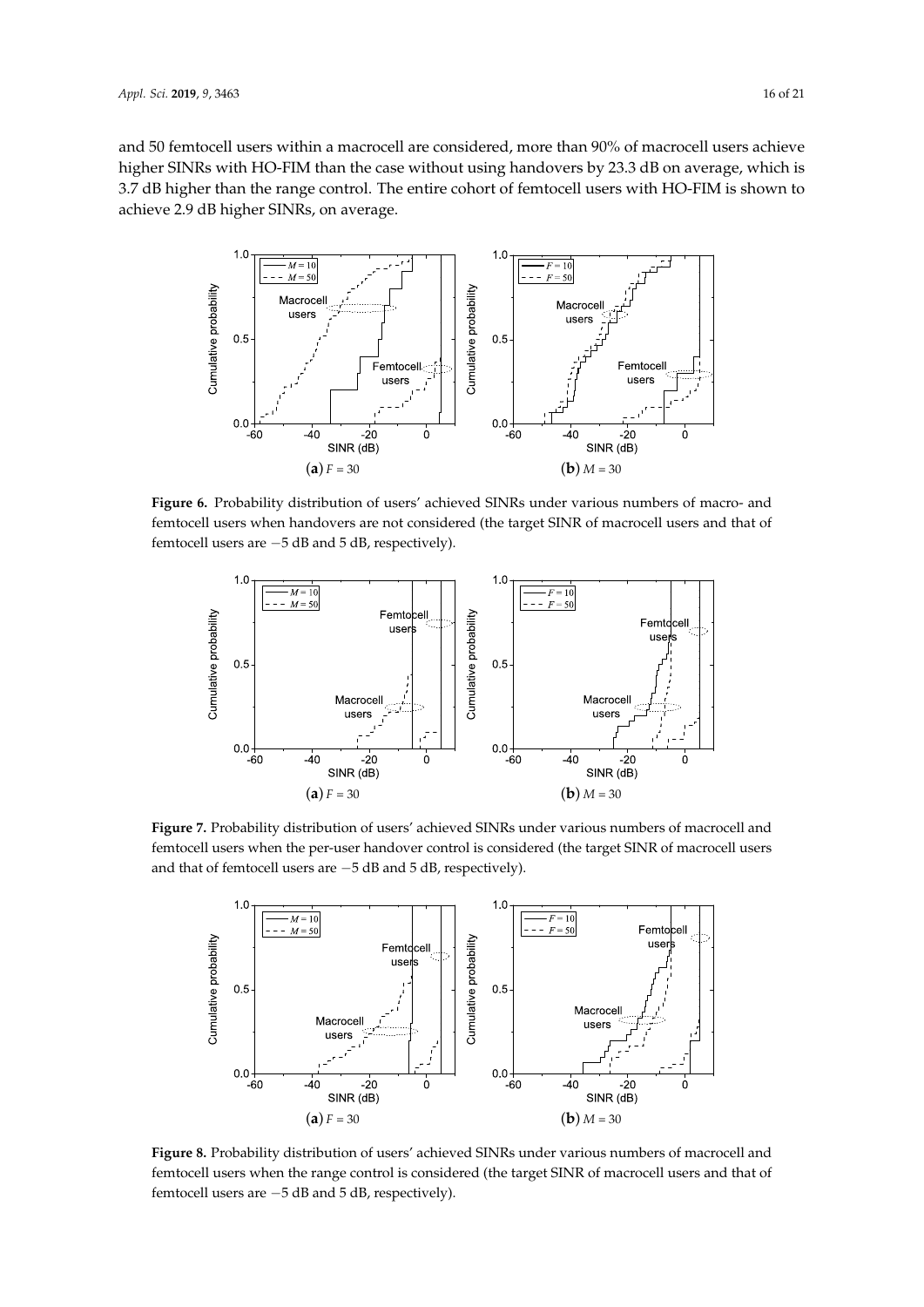Next, the effect of the target SINR is studied. The corresponding simulation results are plotted in Figure [9](#page-16-0) when  $M = 30$  and  $F = 30$ . According to the considered power control mechanism described in Equation [\(4\)](#page-9-1), the transmitting power of a user is proportional to his target SINR. Thus, it is clear that a higher target SINR will generate a larger interference and thus degrade the performance of the users having insufficient room to increase their transmit power. However, a change in macrocell users' target SINR and a change in femtocell users do not result in the same level of performance degradation. When the target SINR of macrocell users is changed from  $-5$  dB to 0 dB, some macrocell users achieve better SINRs (due to the increased target SINR) and others achieve lower ones, but femtocell users are unaffected. This is because macrocell users are likely to experience larger path losses to their serving cells (either macro- or femtocells) than femtocell users and thus, they are less robust against interference.

<span id="page-16-0"></span>

**Figure 9.** Probability distribution of users' achieved SINRs for (macrocell users' target SINR (dB), femtocell users' target SINR (dB))  $(M = 30, F = 30)$ .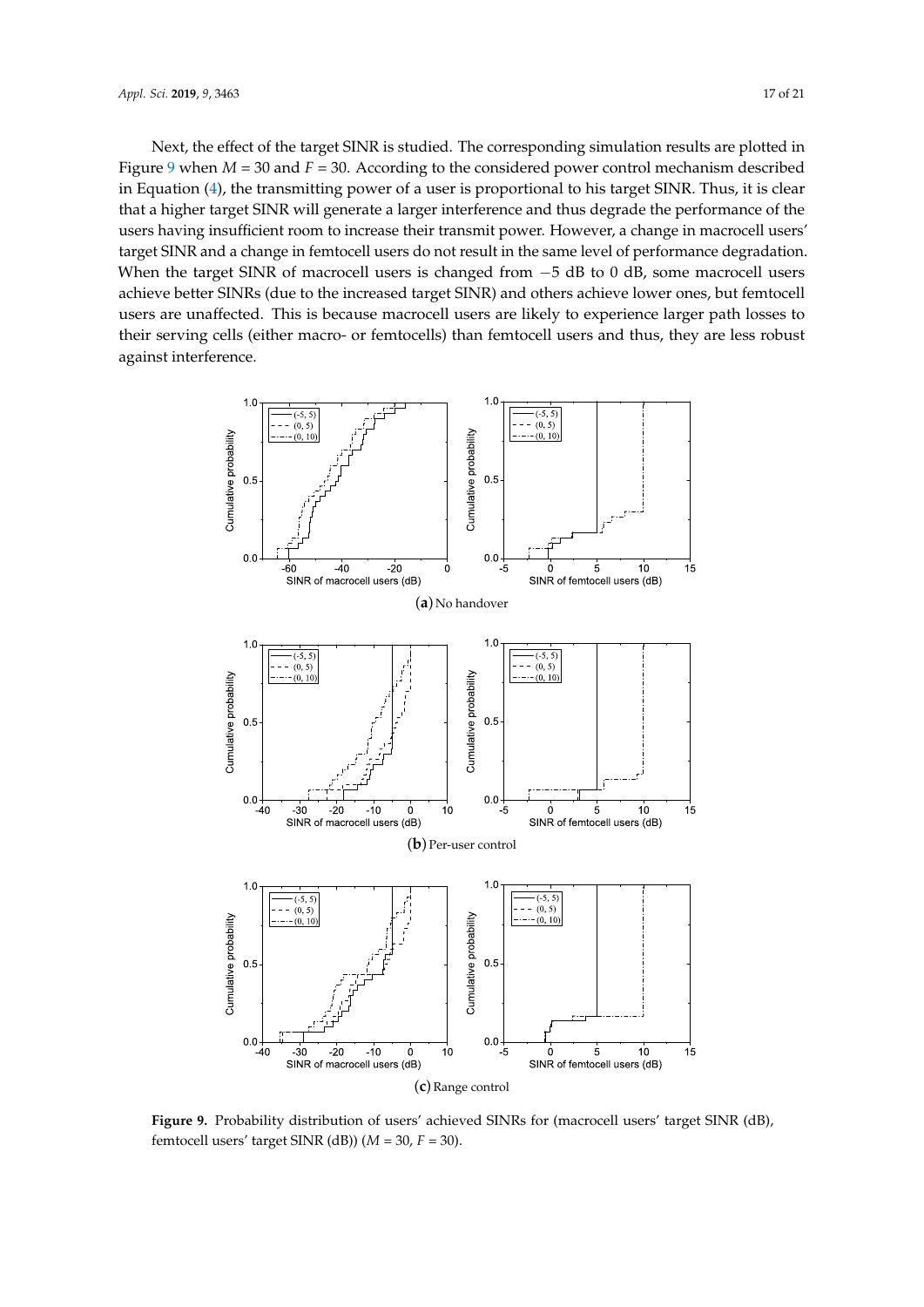Two different handover options in the per-user control are investigated in Figure [10](#page-17-1) ( $M = 50$ ,  $F = 100$ ): (1) allowing macrocell-to-femtocell (inbound) handovers of macrocell users only; and (2) allowing femtocell-to-macrocell (outbound) handovers of femtocell users as well. Most femtocell users are expected to be better served by femtocells, since they may experience smaller wall losses to their own femtocells (as can be inferred from the considered channel models). However, it is also probable that some femtocell users, when handed over to a macrocell, achieve better SINRs if they happen to be closer to a macro BS or their serving femtocells experience significant interference from nearby macroand femtocell users. Accordingly, as shown in the figure, allowing outbound handovers makes a slight improvement of users' performance. However, this phenomenon is difficult to observe when the level of interference is low due to a small number of users.

<span id="page-17-1"></span>Finally, the number of handovers is shown for different schemes in Figure [11](#page-17-2) (*M* = 30, *F* = 50). The range control triggers a large number of handovers at the first iteration, thus incurring significant handover overhead at once. Thanks to the finer control granularity, HO-FIM triggers a smaller number of handovers at each iteration, which even decreases over iterations. HO-FIM with inbound handovers triggers an even smaller number of handovers, but at the expense of reduced performance gain (as seen in Figure [10\)](#page-17-1).



<span id="page-17-2"></span>**Figure 10.** Probability distribution of femtocell users' achieved SINRs when allowing inbound handovers only and when allowing both inbound and outbound handovers (*M* = 50, *F* = 100).



**Figure 11.** Number of handovers over iterations ( $M = 30$ ,  $F = 50$ ).

# <span id="page-17-0"></span>**7. Conclusions**

In this paper, a novel handover-based interference management framework, called HO-FIM, is presented for two-tier femtocell networks. HO-FIM is composed of three complementary controllers—master, handover, and radio resource controllers—which activate/deactivate the handover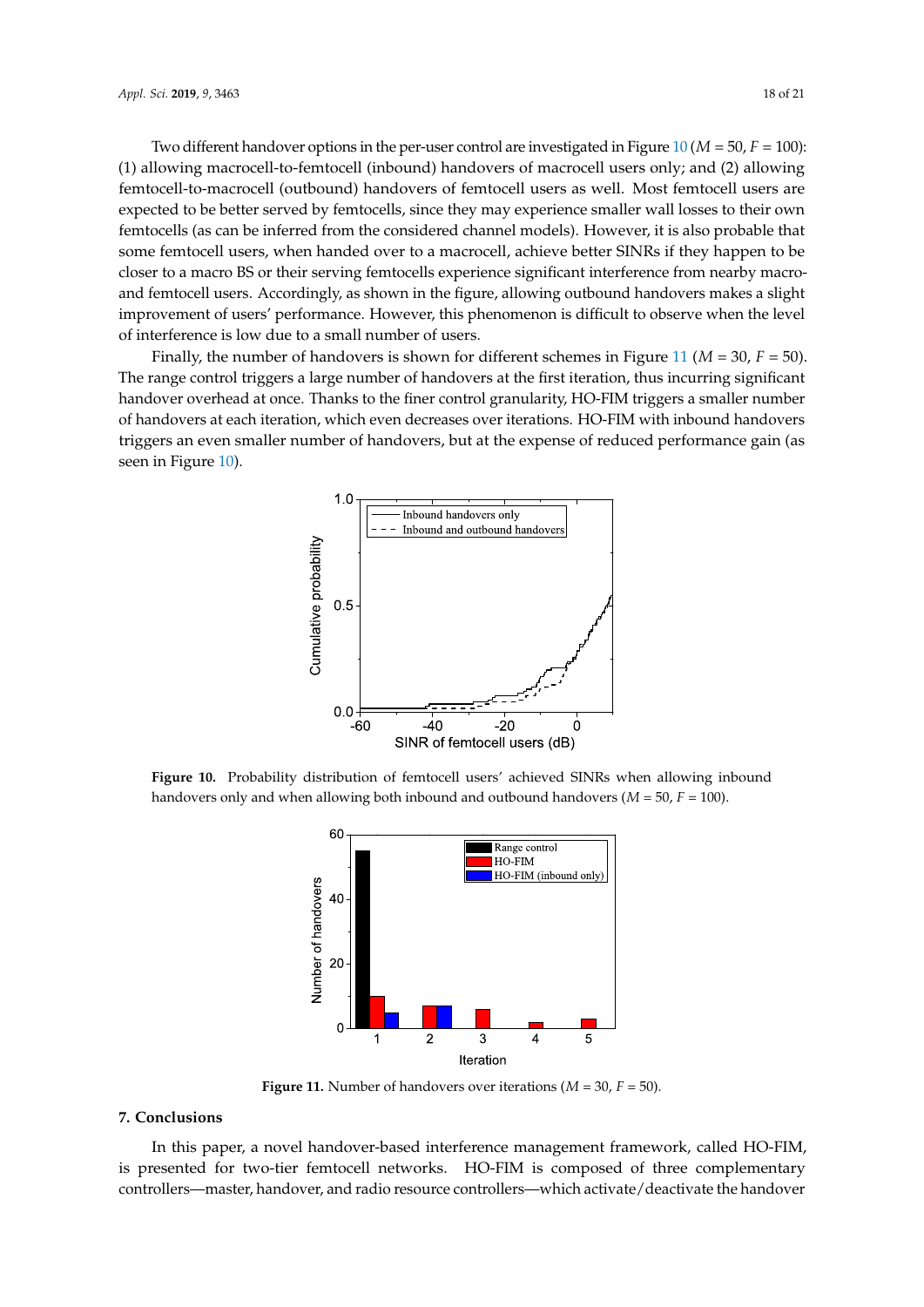controller, make handover decisions, and handle radio resource scheduling. HO-FIM activates the handover controller only when needed and finds a control sequence to minimize handovers while reaching a desired system condition. The handover controller iteratively controls users' handovers in a greedy manner. HO-FIM successfully overcomes the performance limit of existing radio resource coordination approaches and benefits both macro- and femtocell users thanks to the introduction of an additional degree-of-freedom when solving the interference problem.

**Author Contributions:** The entire work was realized by the author.

**Funding:** This study was supported by the Advanced Research Project funded by the SeoulTech (Seoul National University of Science and Technology).

**Conflicts of Interest:** The author declares no conflict of interest.

### **Abbreviations**

The following abbreviations are used in this manuscript:

| <b>BS</b>    | Base station                                  |
|--------------|-----------------------------------------------|
| CSG          | Closed subscriber group                       |
| DL.          | Downlink                                      |
| DSL          | Digital subscriber line                       |
| LTE          | Long term evolution                           |
| MIMO         | Multiple input multiple output                |
| <b>NGMN</b>  | Next generation mobile networks               |
| NR           | New radio                                     |
| <b>OFDMA</b> | Orthogonal frequency-division multiple access |
| OSG          | Open subscriber group                         |
| QoS          | Quality of service                            |
| RB           | Resource block                                |
| SI           | system information                            |
| <b>SINR</b>  | Signal-to-interference and noise ratio        |
| UL           | Uplink                                        |

## **References**

- <span id="page-18-0"></span>1. Service requirements for Home Node B (HNB) and Home eNode B (HeNB). 3GPP Technical Specification 22.220 V14.0.0; 2017. Available online: [https://www.techstreet.com/mss/standards/etsi-ts-122-220?](https://www.techstreet.com/mss/standards/etsi-ts-122-220?gateway_code=mss&product_id=1952505) [gateway\\_code=mss&product\\_id=1952505](https://www.techstreet.com/mss/standards/etsi-ts-122-220?gateway_code=mss&product_id=1952505) (accessed on 31 March 2017).
- <span id="page-18-1"></span>2. Kpojime, H.O.; Safdar, G.A. Interference Mitigation in Cognitive-Radio-Based Femtocells. *IEEE Commun. Surv. Tutor.* **2015**, *17*, 1511–1534. [\[CrossRef\]](http://dx.doi.org/10.1109/COMST.2014.2361687)
- <span id="page-18-2"></span>3. NGMN 5G; White Paper; 2015. Available online: [https://www.ngmn.org/fileadmin/ngmn/content/](https://www.ngmn.org/fileadmin/ngmn/content/images/news/ngmn_news/NGMN_5G_White_Paper_V1_0.pdf) [images/news/ngmn\\_news/NGMN\\_5G\\_White\\_Paper\\_V1\\_0.pdf](https://www.ngmn.org/fileadmin/ngmn/content/images/news/ngmn_news/NGMN_5G_White_Paper_V1_0.pdf) (accessed on 17 February 2015).
- <span id="page-18-3"></span>4. Ma, B.; Cheung, M.H.; Wong, V.W.S.; Huang, J. Hybrid Overlay/Underlay Cognitive Femtocell Networks: A Game Theoretic Approach. *IEEE Trans. Wirel. Commun.* **2015**, *14*, 3259–3270. [\[CrossRef\]](http://dx.doi.org/10.1109/TWC.2015.2403363)
- <span id="page-18-4"></span>5. Yun, J.H.; Shin, K.G. Distributed Coordination of Co-Channel Femtocells via Inter-Cell Signaling with Arbitrary Delay. *IEEE J. Sel. Areas Commun.* **2015**, *33*, 1127–1139. [\[CrossRef\]](http://dx.doi.org/10.1109/JSAC.2015.2416983)
- <span id="page-18-5"></span>6. Yun, J.H. Intra and Inter-Cell Resource Management in Full-Duplex Heterogeneous Cellular Networks. *IEEE Trans. Mob. Comput.* **2016**, *15*, 392–405. [\[CrossRef\]](http://dx.doi.org/10.1109/TMC.2015.2418755)
- <span id="page-18-6"></span>7. AbdelNabi, A.A.; Al-Qahtani, F.S.; Radaydeh, R.M.; Shaqfeh, M. Hybrid Access Femtocells in Overlaid MIMO Cellular Networks with Transmit Selection Under Poisson Field Interference. *IEEE Trans. Commun.* **2018**, *66*, 163–179. [\[CrossRef\]](http://dx.doi.org/10.1109/TCOMM.2017.2755006)
- <span id="page-18-7"></span>8. Kim, D.; Park, T.; Kim, S.; Kim, H.; Choi, S. Load Balancing in Two-Tier Cellular Networks With Open and Hybrid Access Femtocells. *IEEE/ACM Trans. Netw.* **2016**, *24*, 3397–3411. [\[CrossRef\]](http://dx.doi.org/10.1109/TNET.2016.2527835)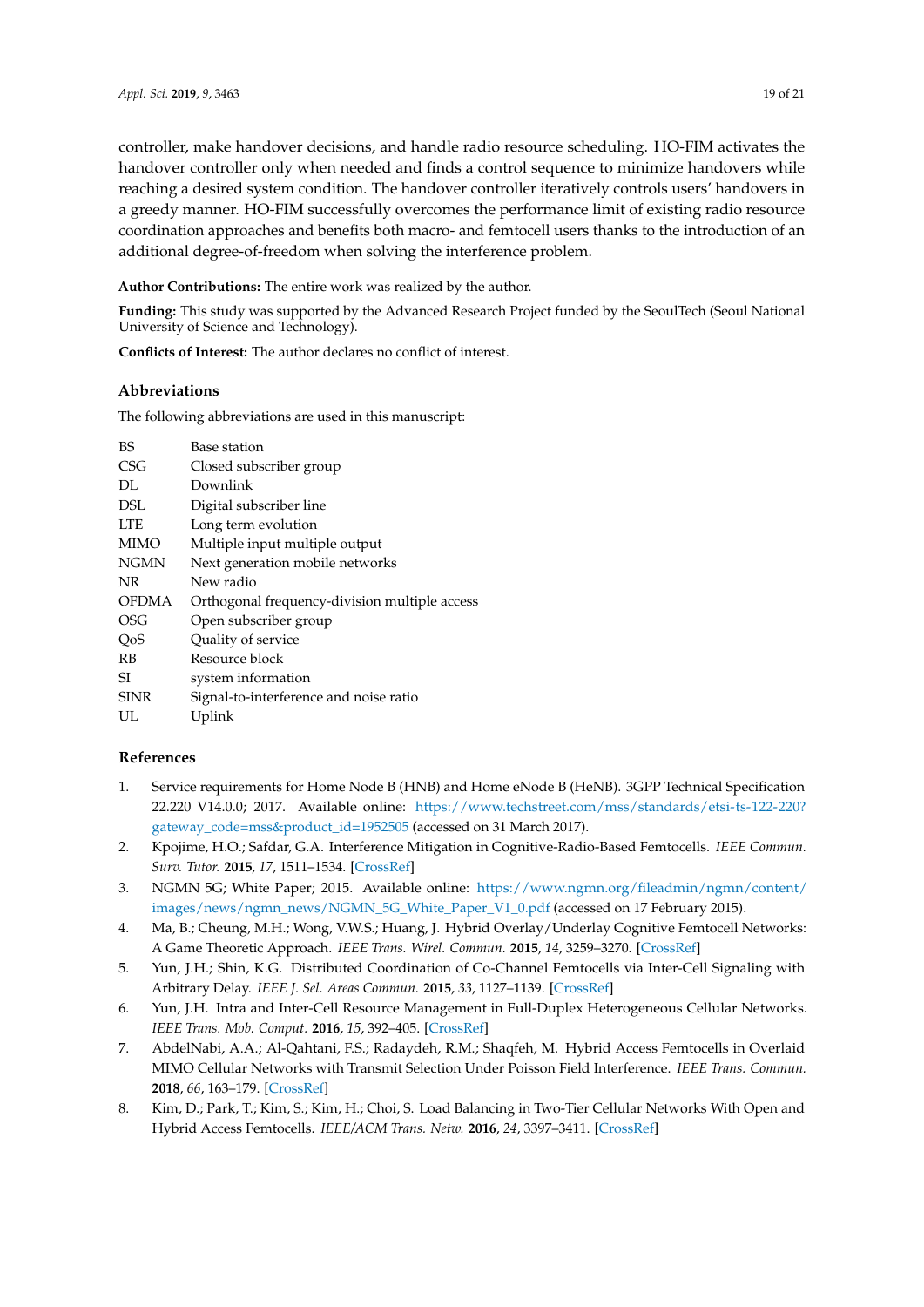- <span id="page-19-0"></span>9. Zhang, L.; Jiang, T.; Luo, K. Dynamic Spectrum Allocation for the Downlink of OFDMA-Based Hybrid-Access Cognitive Femtocell Networks. *IEEE Trans. Veh. Technol.* **2016**, *65*, 1772–1781. [\[CrossRef\]](http://dx.doi.org/10.1109/TVT.2015.2414424)
- <span id="page-19-1"></span>10. Deng, Q.; Li, Z.; Chen, J.; Zeng, F.; Wang, H.; Zhou, L.; Choi, Y. Dynamic Spectrum Sharing for Hybrid Access in OFDMA-Based Cognitive Femtocell Networks. *IEEE Trans. Veh. Technol.* **2018**, *67*, 10830–10840. [\[CrossRef\]](http://dx.doi.org/10.1109/TVT.2018.2869755)
- <span id="page-19-2"></span>11. Thakur, R.; Swain, S.N.; Murthy, C.S.R. An Energy Efficient Cell Selection Framework for Femtocell Networks With Limited Backhaul Link Capacity. *IEEE Syst. J.* **2018**, *12*, 1969–1980. [\[CrossRef\]](http://dx.doi.org/10.1109/JSYST.2017.2657803)
- <span id="page-19-3"></span>12. Li, L.; Wei, M.; Xu, C.; Zhou, Z. Rate-Based Pricing Framework in Hybrid Access Femtocell Networks. *IEEE Commun. Lett.* **2015**, *19*, 1560–1563. [\[CrossRef\]](http://dx.doi.org/10.1109/LCOMM.2015.2445812)
- <span id="page-19-4"></span>13. Shih, Y.; Pang, A.; Tsai, M.; Chai, C. A Rewarding Framework for Network Resource Sharing in Co-Channel Hybrid Access Femtocell Networks. *IEEE Trans. Comput.* **2015**, *64*, 3079–3090. [\[CrossRef\]](http://dx.doi.org/10.1109/TC.2015.2394453)
- <span id="page-19-5"></span>14. Nie, G.; Tian, H.; Ren, C. Energy Efficient Cell Selection in Small Cell Networks With Constrained Backhaul Links. *IEEE Commun. Lett.* **2016**, *20*, 1199–1202. [\[CrossRef\]](http://dx.doi.org/10.1109/LCOMM.2016.2550457)
- <span id="page-19-6"></span>15. Zhou, T.; Jiang, N.; Liu, Z.; Li, C. Joint Cell Activation and Selection for Green Communications in Ultra-Dense Heterogeneous Networks. *IEEE Access* **2018**, *6*, 1894–1904. [\[CrossRef\]](http://dx.doi.org/10.1109/ACCESS.2017.2780818)
- <span id="page-19-7"></span>16. Yates, R.D.; Huang, C.Y. Integrated power control and base station assignment. *IEEE Trans. Veh. Technol.* **1995**, *44*, 638–644. [\[CrossRef\]](http://dx.doi.org/10.1109/25.406632)
- <span id="page-19-8"></span>17. Lee, J.W.; Mazumdar, R.R.; Shroff, N.B. Joint resource allocation and base-station assignment for the downlink in CDMA networks. *IEEE/ACM Trans. Netw.* **2006**, *14*, 1–14. [\[CrossRef\]](http://dx.doi.org/10.1109/TNET.2005.863480)
- <span id="page-19-9"></span>18. Smolyar, L.; Bergel, I.; Messer, H. Unified Approach to Joint Power Allocation and Base Assignment in Nonorthogonal Networks. *IEEE Trans. Veh. Technol.* **2009**, *58*, 4576–4586. [\[CrossRef\]](http://dx.doi.org/10.1109/TVT.2009.2020330)
- <span id="page-19-10"></span>19. Alorainy, A.; Hossain, M.J. Cross-Layer Performance of Downlink Dynamic Cell Selection with Random Packet Scheduling and Partial CQI Feedback in Wireless Networks with Cell Sleeping. *IEEE Trans. Wirel. Commun.* **2017**, *16*, 5353–5369. [\[CrossRef\]](http://dx.doi.org/10.1109/TWC.2017.2709744)
- <span id="page-19-11"></span>20. Lee, C.; Kim, J. Time-of-Stay Estimation-Based Cell Selection Scheme in Multitier Heterogeneous Mobile Networks. *IEEE Commun. Lett.* **2015**, *19*, 1596–1599. [\[CrossRef\]](http://dx.doi.org/10.1109/LCOMM.2015.2422823)
- <span id="page-19-12"></span>21. Motorola. On Range Extension in Open-access Heterogeneous Networks. *3GPP Tech. Contrib.* 2010.
- <span id="page-19-13"></span>22. Yun, J.H.; Shin, K. ARCHoN: Adaptive range control of hotzone cells in heterogeneous cellular networks. In Proceedings of the 2012 9th Annual IEEE Communications Society Conference on Sensor, Mesh and Ad Hoc Communications and Networks (SECON), Seoul, Korea, 18–21 June 2012; pp. 641–649. [\[CrossRef\]](http://dx.doi.org/10.1109/SECON.2012.6275839)
- <span id="page-19-14"></span>23. NR and NG-RAN Overall Description. 2018. Available online: [https://www.5gworldpro.com/5g](https://www.5gworldpro.com/5g-knowledge/46-3gpp-5g-specifications.html)[knowledge/46-3gpp-5g-specifications.html](https://www.5gworldpro.com/5g-knowledge/46-3gpp-5g-specifications.html) (accessed on 21 August 2019).
- <span id="page-19-15"></span>24. Evolved Universal Terrestrial Radio Access (E-UTRA); Overall Description; 2019. Available online: [https:](https://www.5gworldpro.com/5g-knowledge/46-3gpp-5g-specifications.html) [//www.5gworldpro.com/5g-knowledge/46-3gpp-5g-specifications.html](https://www.5gworldpro.com/5g-knowledge/46-3gpp-5g-specifications.html) (accessed on 21 August 2019).
- <span id="page-19-16"></span>25. Mitra, D. An asynchronous distributed algorithm for power control in cellular radio systems. In *Wireless and Mobile Communications*; Springer: Boston, MA, USA, 1994: 177–186.
- <span id="page-19-17"></span>26. Jo, H.S.; Mun, C.; Moon, J.; Yook, J.G. Interference mitigation using uplink power control for two-tier femtocell networks. *IEEE Trans. Wirel. Commun.* **2009**, *8*, 4906–4910.
- 27. Yun, J.H.; Shin, K.G. CTRL: A Self-Organizing Femtocell Management Architecture for Co-Channel Deployment. In Proceedings of the Sixteenth Annual International Conference on Mobile Computing and Networking, Chicago, IL, USA, 20–24 September 2010; pp. 61–72.
- <span id="page-19-18"></span>28. Yun, J.H.; Shin, K.G. Adaptive Interference Management of OFDMA Femtocells for Co-Channel Deployment. *IEEE J. Sel. Areas Commun.* **2011**, *29*, 1225–1241. [\[CrossRef\]](http://dx.doi.org/10.1109/JSAC.2011.110610)
- <span id="page-19-19"></span>29. Wong, I.C.; Shen, Z.; Evans, B.L.; Andrews, J.G. A low complexity algorithm for proportional resource allocation in OFDMA systems. In Proceedings of the IEEE Workshop Signal Processing Systems SIPS 2004, Austin, TX, USA, 13–15 October 2004; pp. 1–6. [\[CrossRef\]](http://dx.doi.org/10.1109/SIPS.2004.1363015)
- <span id="page-19-20"></span>30. *Further Advancements for E-UTRA Physical Layer Aspects*; 3GPP Technical Report 36.814; 2010. Available online: [http://www.scirp.org/\(S\(lz5mqp453edsnp55rrgjct55\)\)/reference/ReferencesPapers.aspx?](http://www.scirp.org/(S(lz5mqp453edsnp55rrgjct55))/reference/ReferencesPapers.aspx?ReferenceID=237806) [ReferenceID=237806](http://www.scirp.org/(S(lz5mqp453edsnp55rrgjct55))/reference/ReferencesPapers.aspx?ReferenceID=237806) (accessed on 21 August 2019).